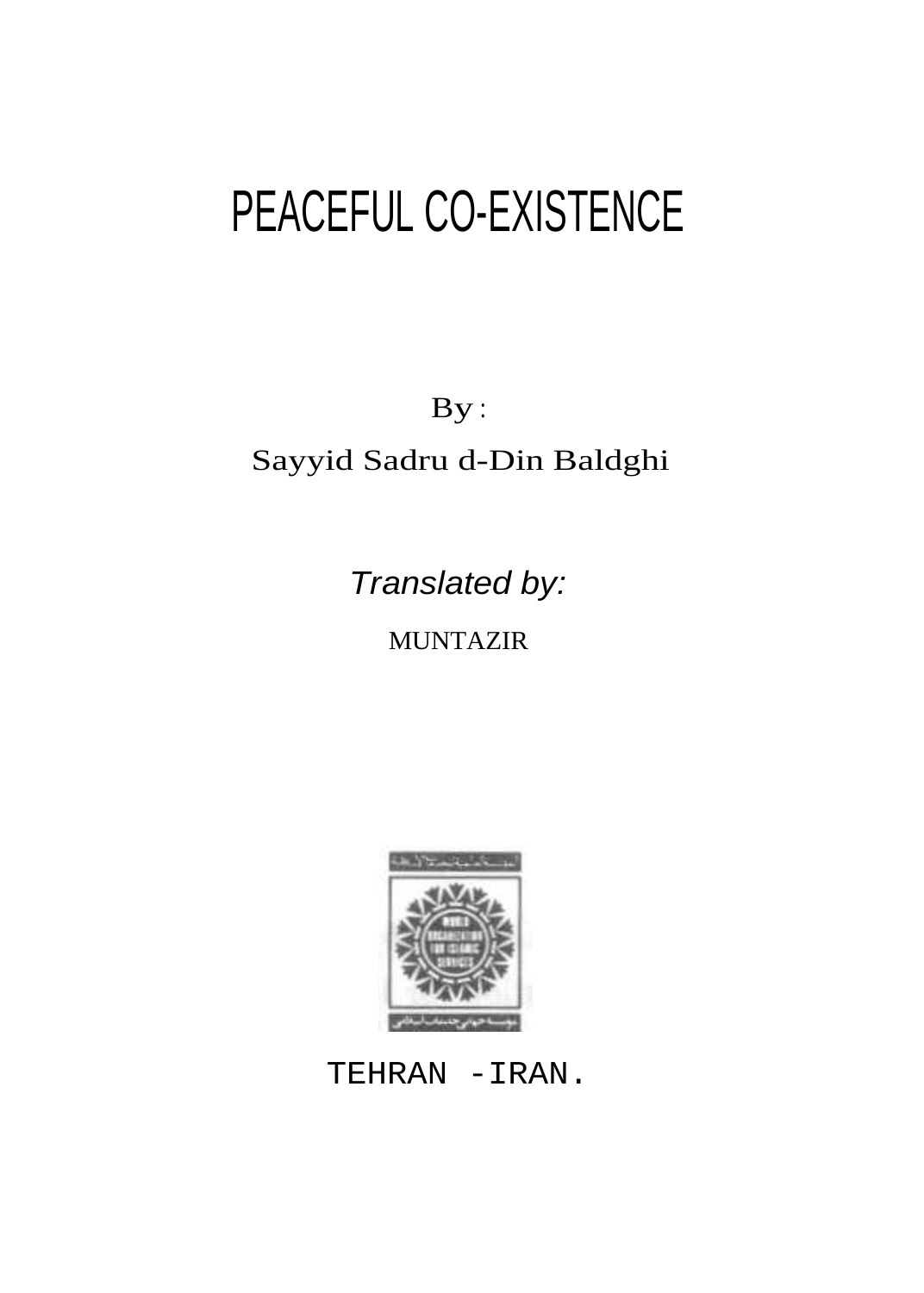*Revised edition: 1400 / 1980*

 *Published by:*

 World Organization for Islamic Services P. 0. Box No.11365-1545, Tehran - IRAN.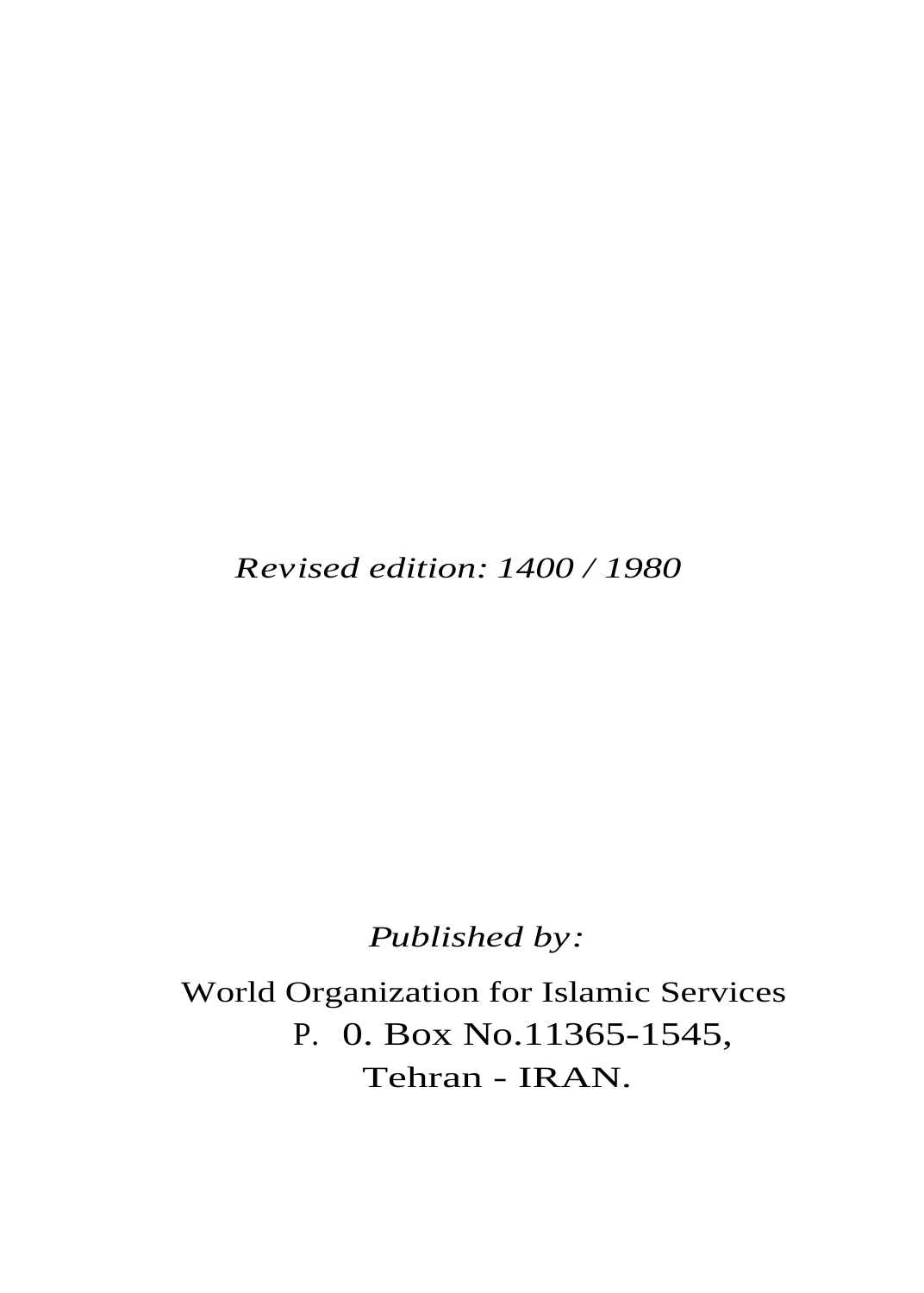*In the Name of Allah, The All-compassionate, The All-merciful*

*Praise belongs to Allah, the Lord of all being; the All-compassionate, the All-merciful; the Master of the Day of Judgement; . Thee only we serve, and to Thee alone we pray for succour;*

*Guide us in the straight path; the path of those whom Thou hast blessed, not of those against whom Thou art wrathful, nor of those who are astray.*

*O' Allah! send your blessings to the head of your messengers and the last of your prophets, Muhammad and his pure and cleansed progeny. Also send your blessings to all your prophets and envoys.*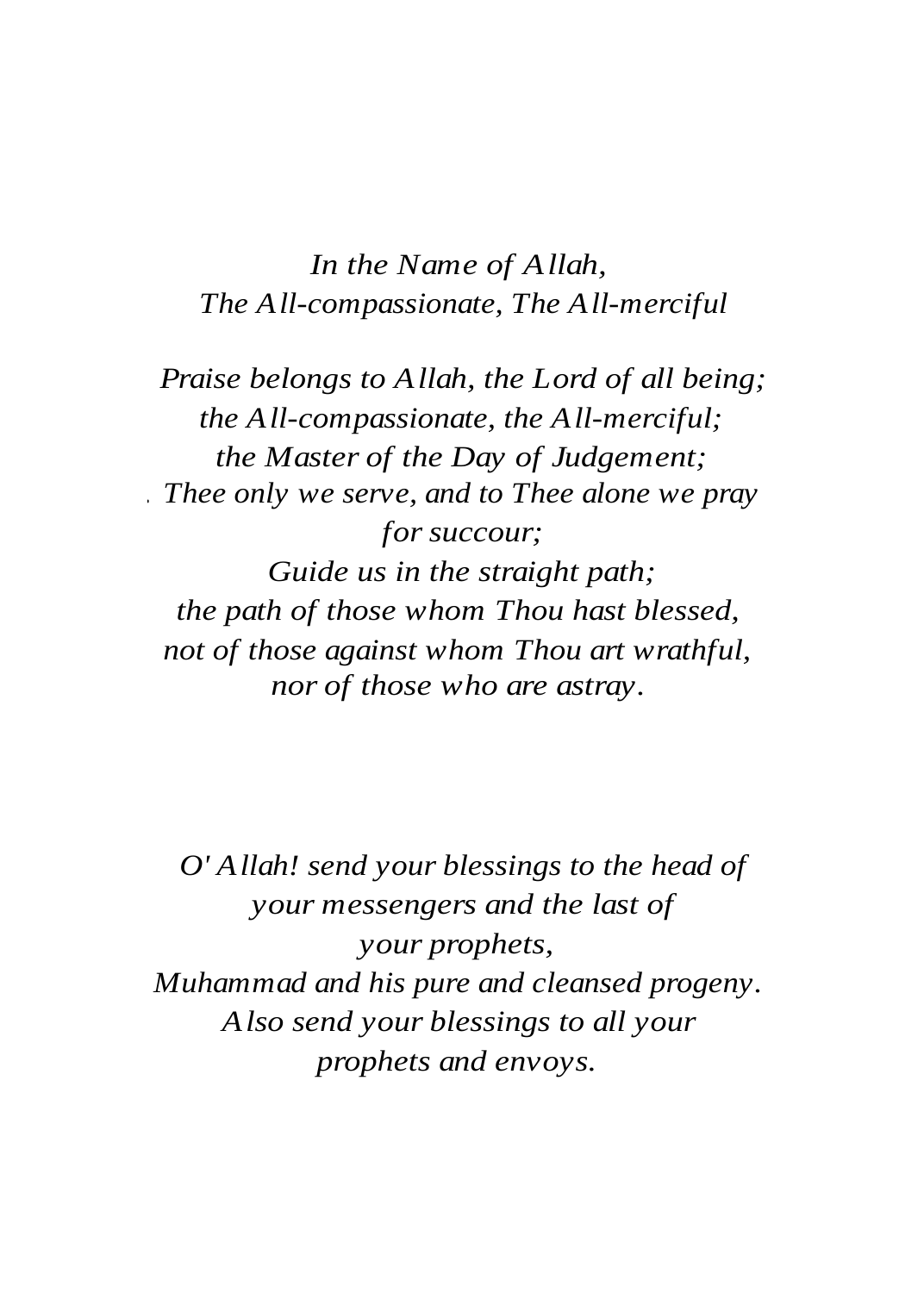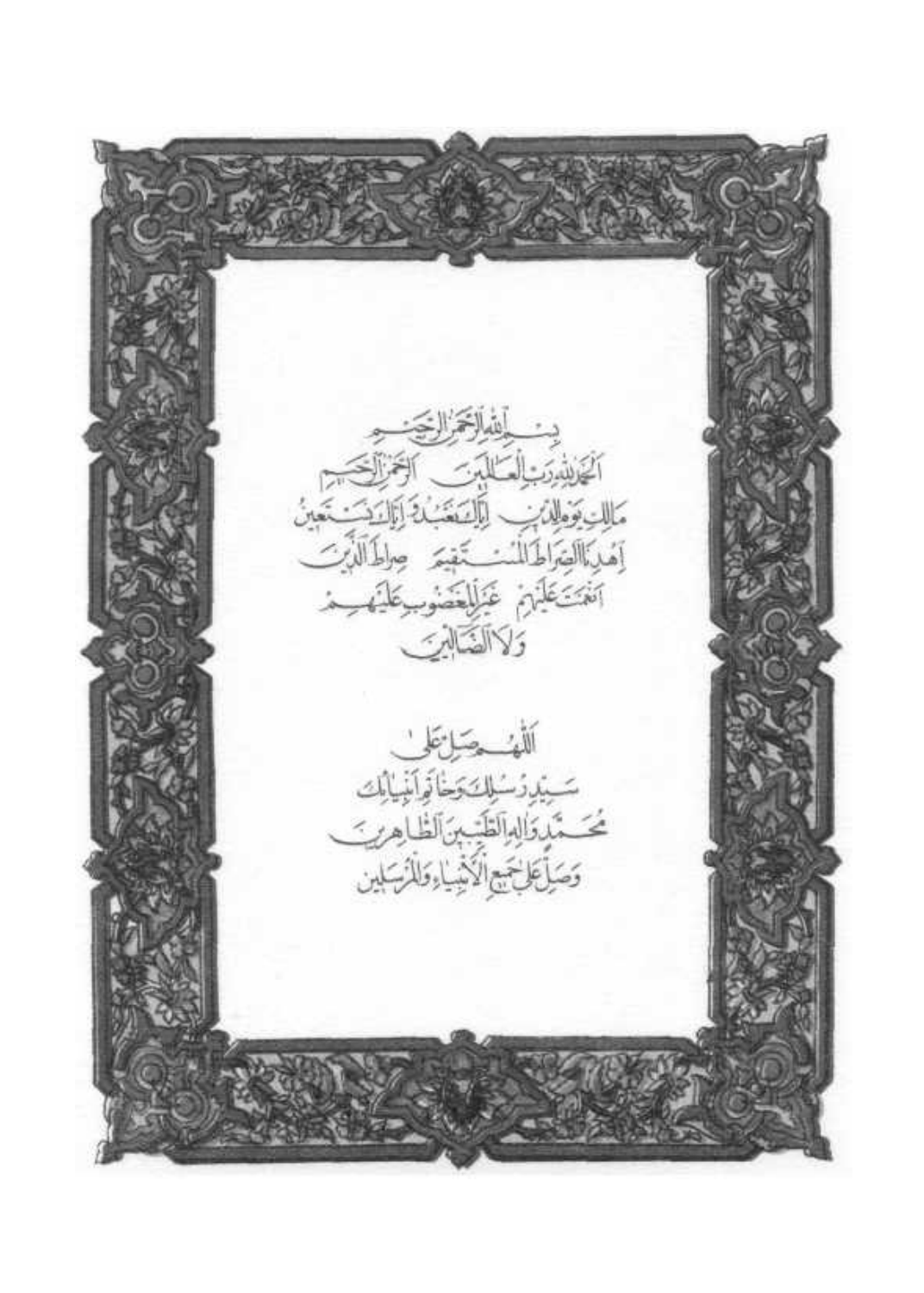### **Dear Reader,**

The book you now have in hand is one of the many Islamic publications distributed by this Organization throughout the world in dif ferent languages with the aim of conveying the message of Islam to the people of the world.

You may read this book carefully and should you be interested to have further study on such publications you can contact us through a letter. Naturally, if we find you to be a keen and energetic reader we shall give you a deserving response in sending you some other publications of this Organization.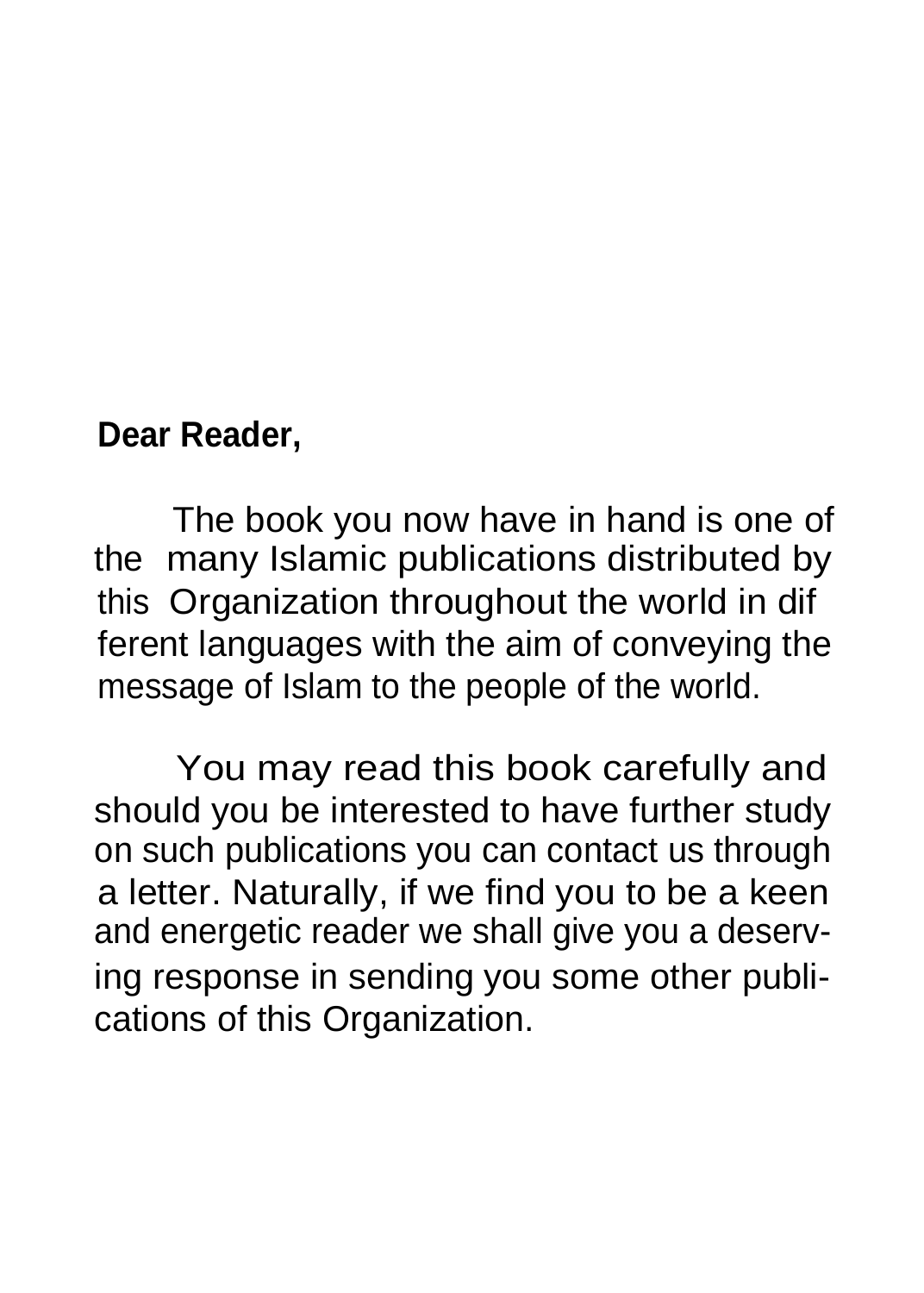You may express your views on this publication and the subject matter discussed in it, and how far you have benefited from it or which part of the subject matter has proved useful to you and your environment. You will be able, in this manner, to introduce yourself as one of our good and active reader.

Meanwhile, you can keep our address at the disposal of your friends and those individuals interested in Islamic Studies.

Publication Secretary, WORLD ORGANIZATION FOR ISLAMIC SERVICES, ( W0FIS).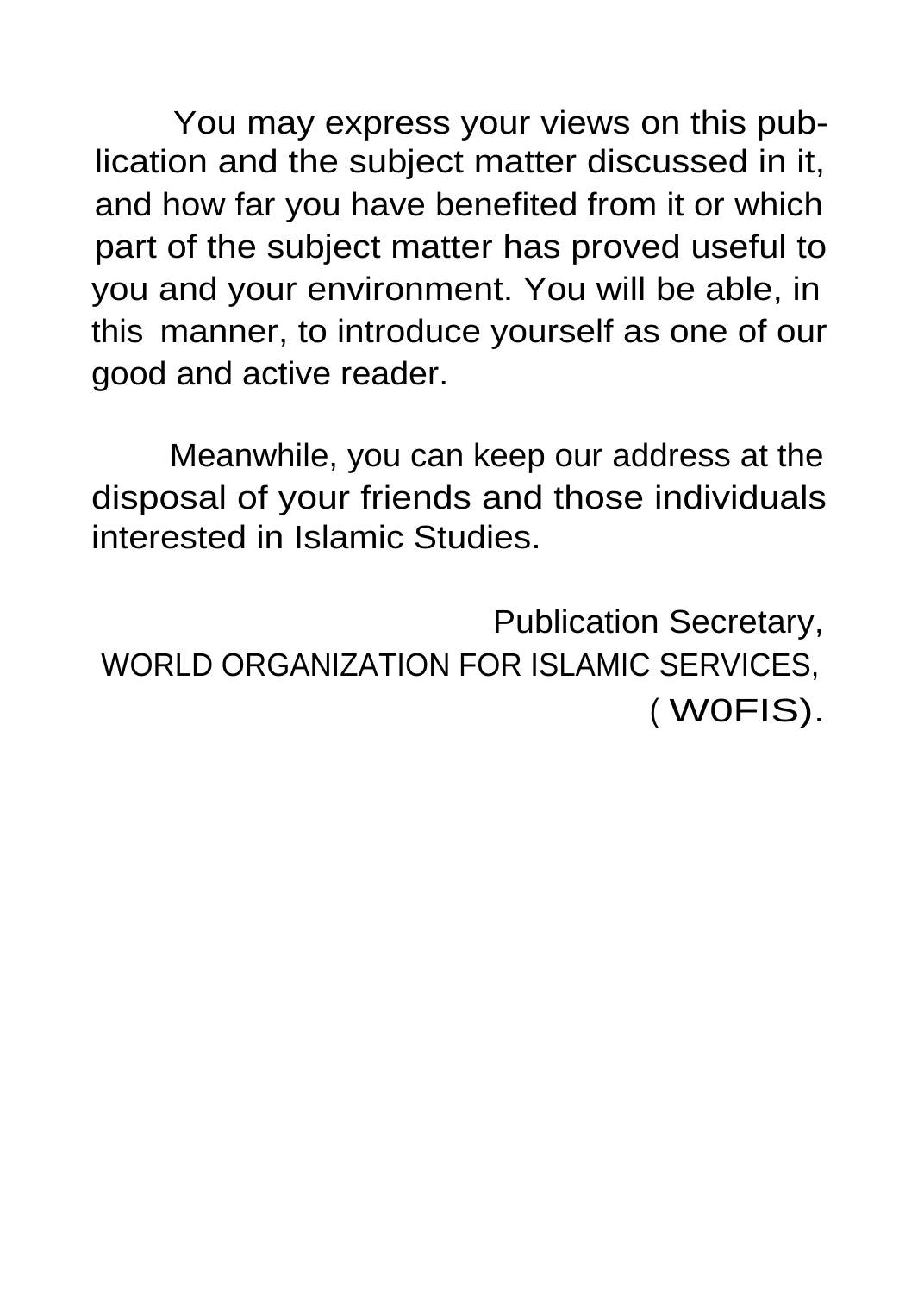## **CONTENTS**

|                                                               | Page |
|---------------------------------------------------------------|------|
| <b>TRANSLITERATION</b> 9                                      |      |
| THE ERA BEFORE THE ADVENT OF ISLAM 11                         |      |
| RELATIONS WITH NON-MUSLIMS  20                                |      |
| <b>WARS - ISLAMIC VIEW </b> 24                                |      |
| RULES GOVERNING CONDUCT OF WAR  30                            |      |
| CONDITION PRIOR TO INITIATION OF<br><b>HOSTILITIES </b><br>30 |      |
| RULES OBSERVED DURING HOSTILITIES  32                         |      |
| AFTER CESSATION OF HOSTILITIES  34                            |      |
|                                                               |      |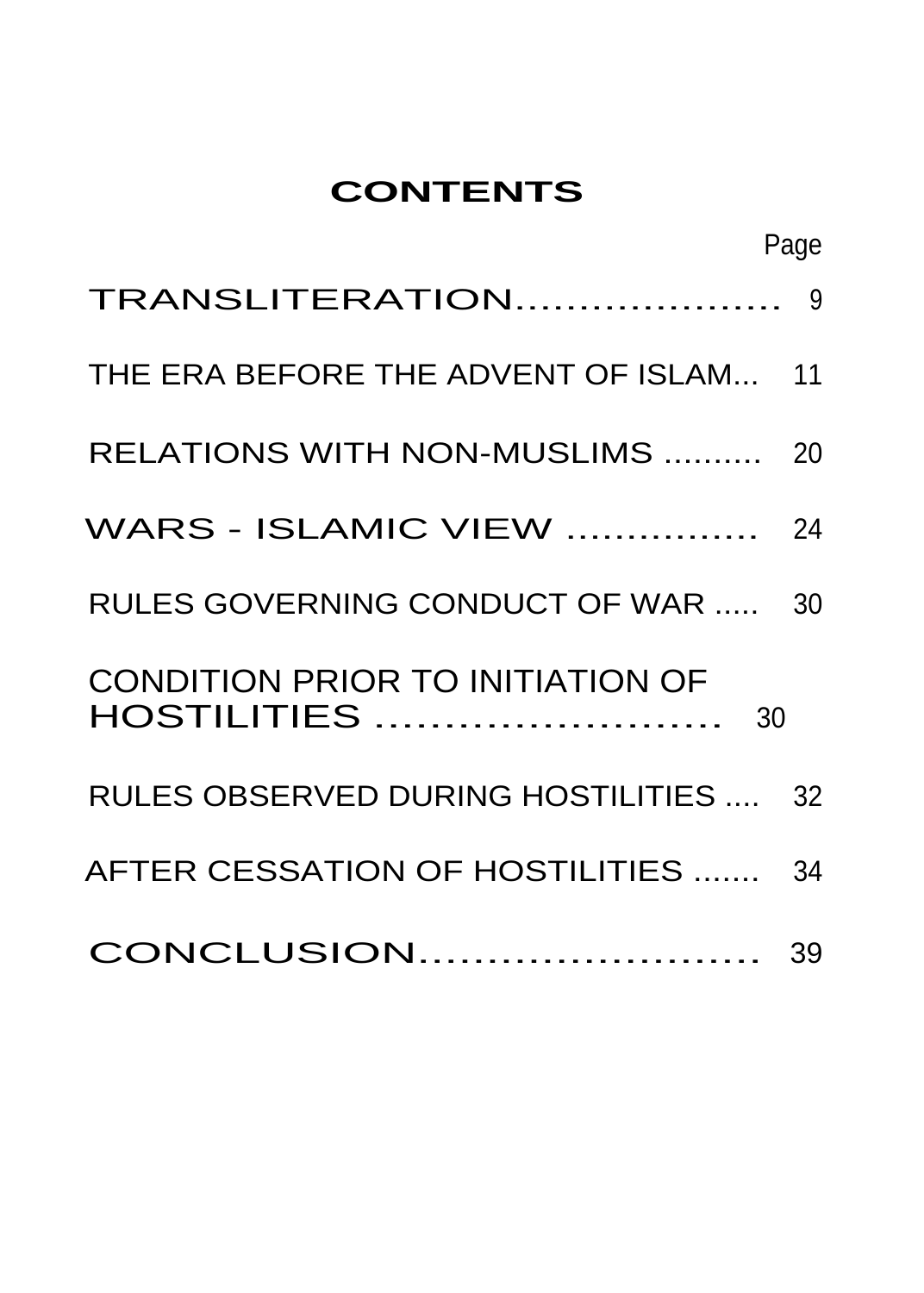This is the translation of an article which appeared in Persian in a well-known religious magazine "Maktab-e Islam " (vol.I, Nos. 133 - 136) under the title of "Payami-e Islam".

23rd November, 1975 19 Dhilqa `d, 1395 Tehran - IRAN.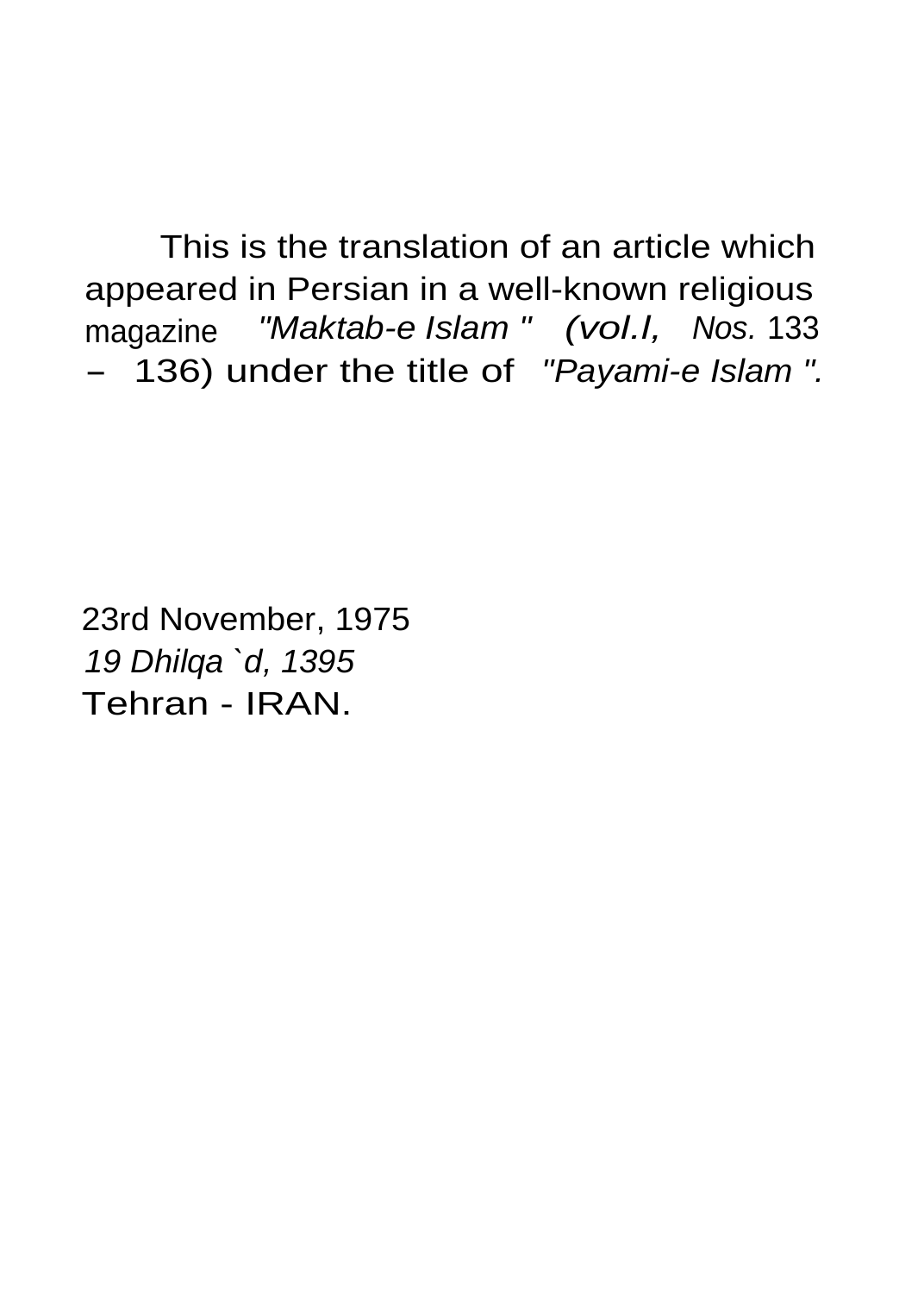

In the Name of Allah, The Beneficent, The Merciful

# **THE ERA BEFORE THE ADVENT OF ISLAM**

Before the inception of Islam, the world was a scene of total chaos, prejudice, and oppression. People were obsessed with self-pride and glorification. Depending on their localities, people adopted various beliefs, with the idol worshippers being in the majority.

 $[13]$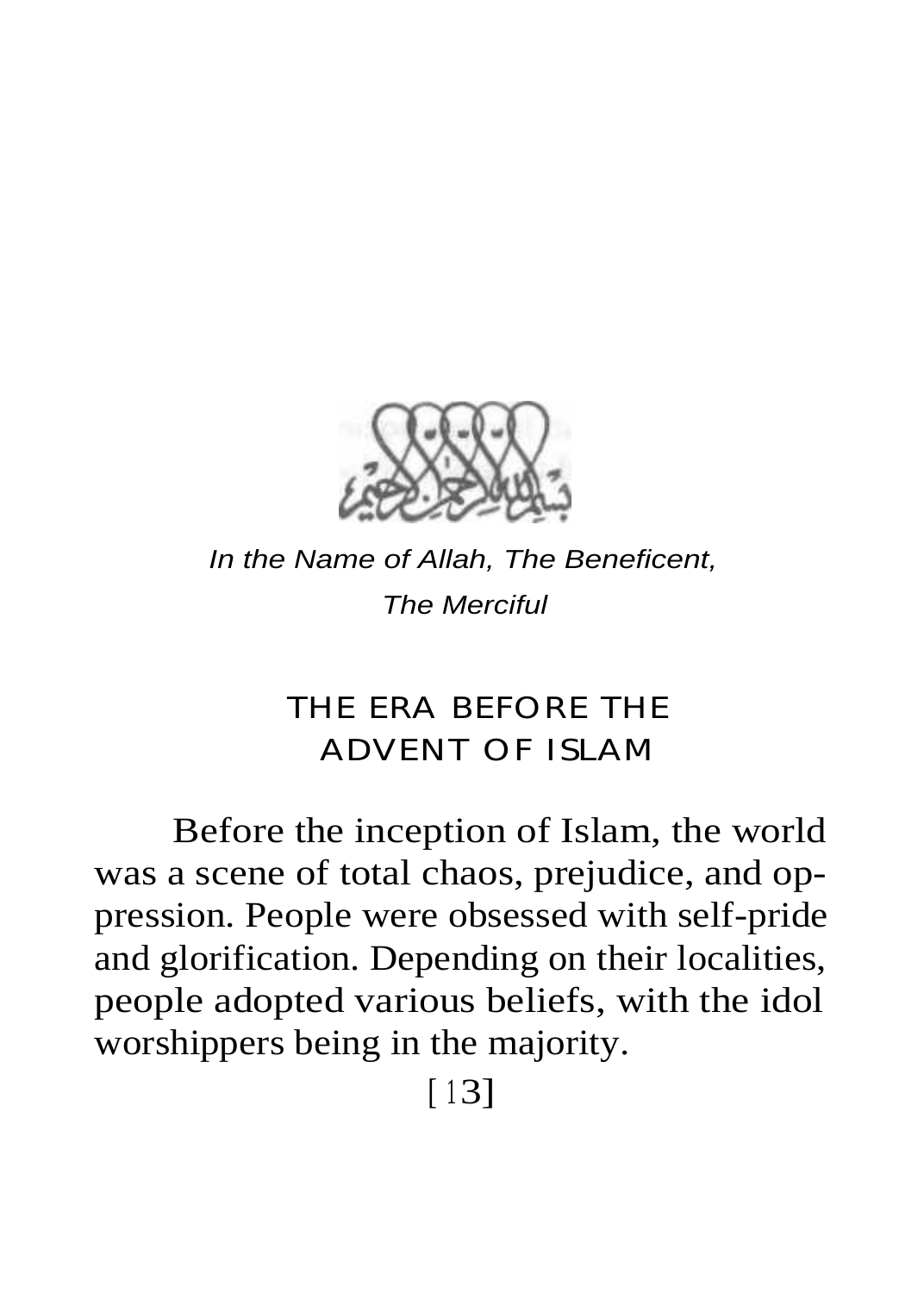Relation between people individually and collectively was based on the theory of "Might is right". The rich and the mighty considered the poor their chattels. The poor were deprived of their basic rights. The mighty considered it their prerogative to persecute the weak and suck its blood. In that lawless society, standards of living degenerated to those of lower animals.

The policy of the ruler was to satisfy and fulfil his needs and wishes at the expense of the people. The poor were reduced to serve as serfs at the whims of the despotic ruler.

When mankind was so deeply engrossed in futile and harmful practices, God, Most High out of His endless mercy sent His Messenger to purify them and restore their dignity.

The rays of sunlight pierced through the dark clouds of Arabia and proclaimed

 $[14]$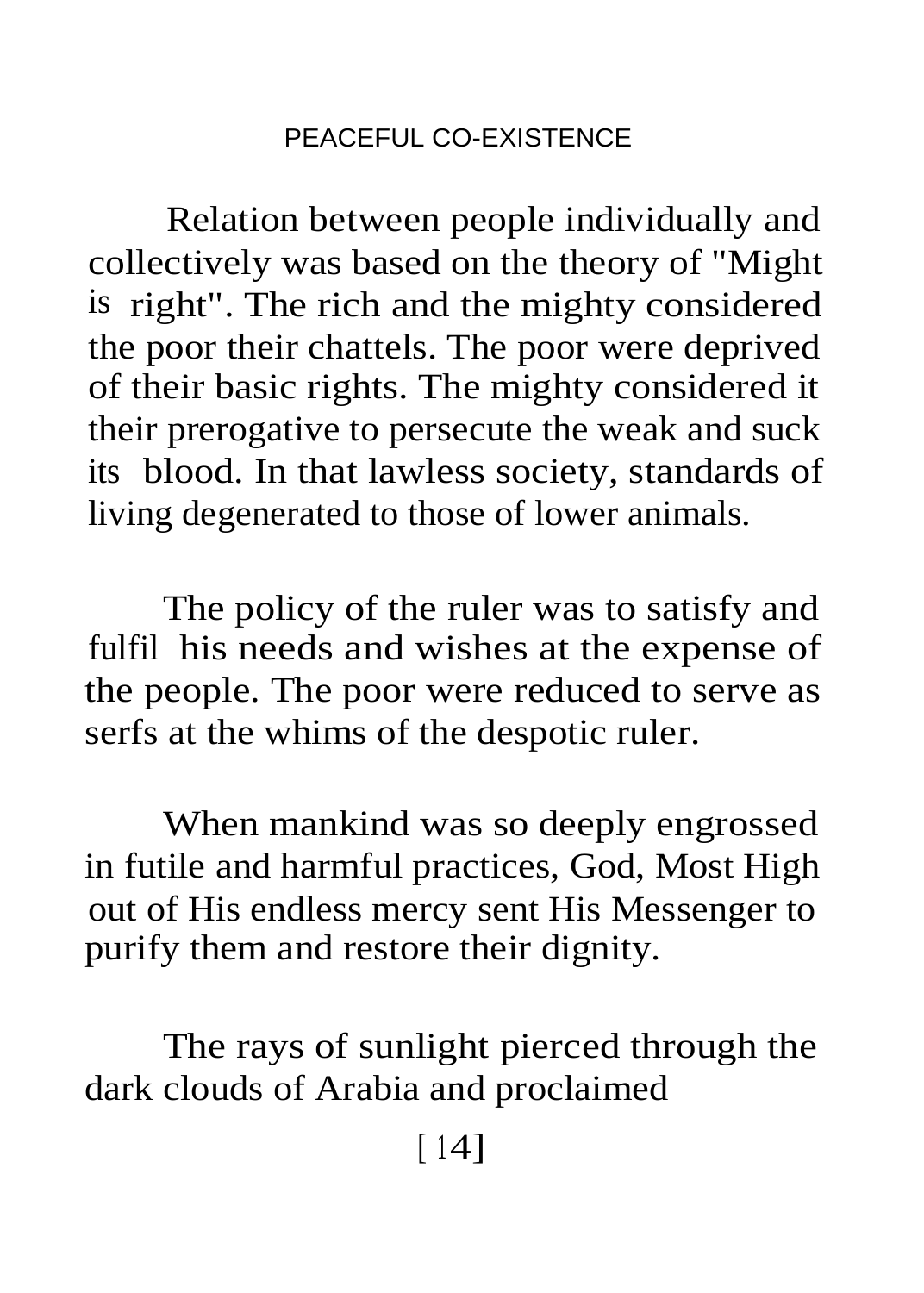### THE FRA BEFORE THE ADVENT OF ISLAM

قَدْجَآ ئَكُمْمِنَ اللَّهِ نُورٌ وَ كَتَابٌ مُب ٱتَّبَعَ رضُوَانَهُ سُبُلَ السَّلاَ اَلَى النَّور باذَنِهِ وَيَهْدِ م = 16 (١٥ - ١۶ المائدة)

. . . there has come to you indeed from Allah a Light and a Clear Book. Thereby, does Allah guide those who seek His pleasure on the paths of peace, and leads them out of every (kind of) darkness into light by His Will, and guides them to the right path. (Qur'an, 5:15-16)

Islam is comprised of a doctrine and a method, and its message can be divided into different classes within the context of this doctrine and method. In short, this message is an invitation to the world of peace and enlightment.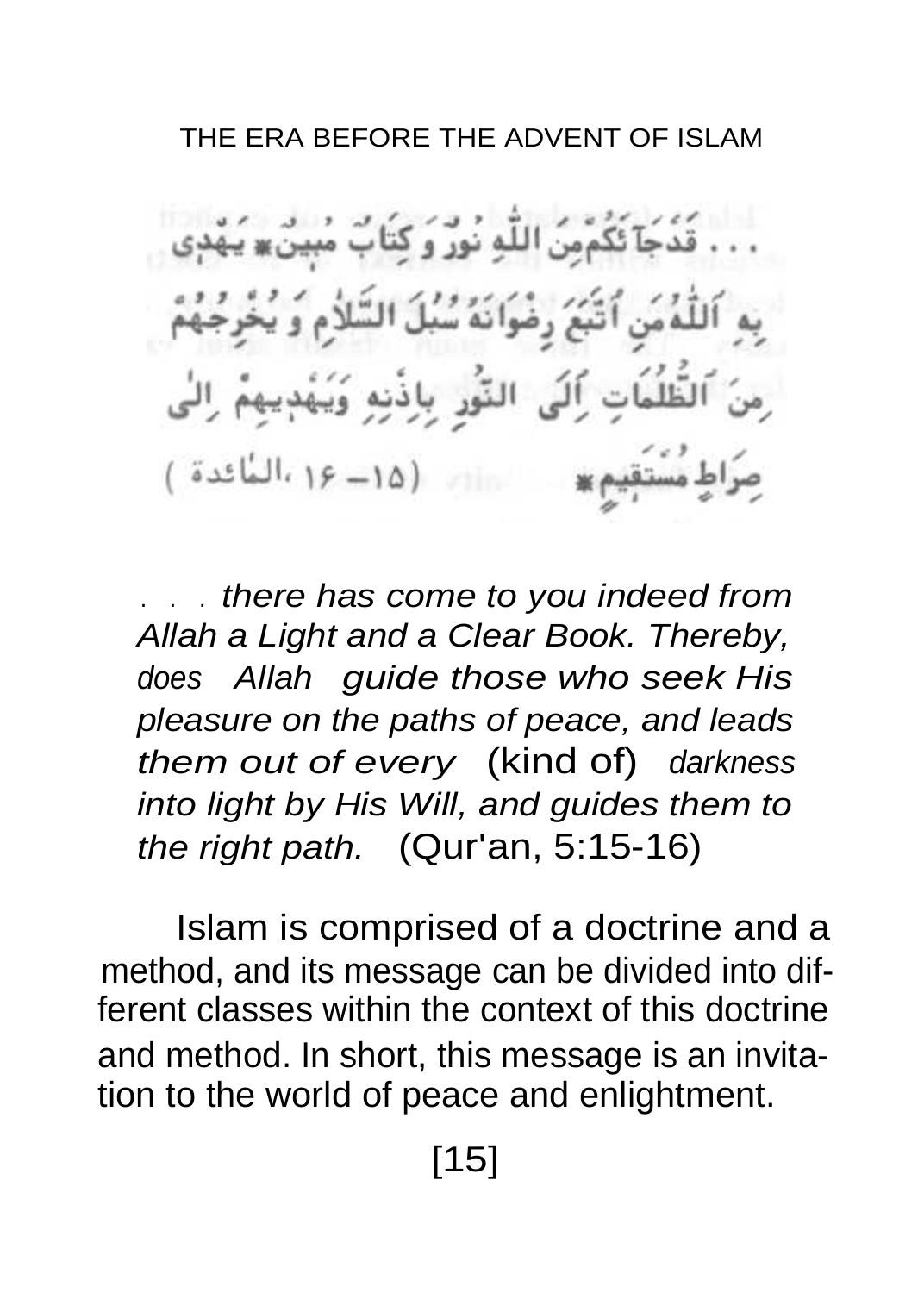Islam formulated a series of explicit instructions within the context of its doctrine to lead mankind towards peace, harmony, and equality. The three main classification came under the following titles.

- i) Tawhid Unity of God;
- ii) Equality of human beings; and
- iii) Justice.

Islam by emphasizing and stressing the Oneness of God, began to make inroads into that sector of idol worshippers and believers of false gods. As a result, the power of idolatry of false gods was greatly undermined and ultimately this myth was wiped out. People, irrespective of their colour or caste were brought under the banner of Islam. Human faith was raised from false gods and idols to the belief of God, Creator of all mankind. In this respect the Holy Qur'an states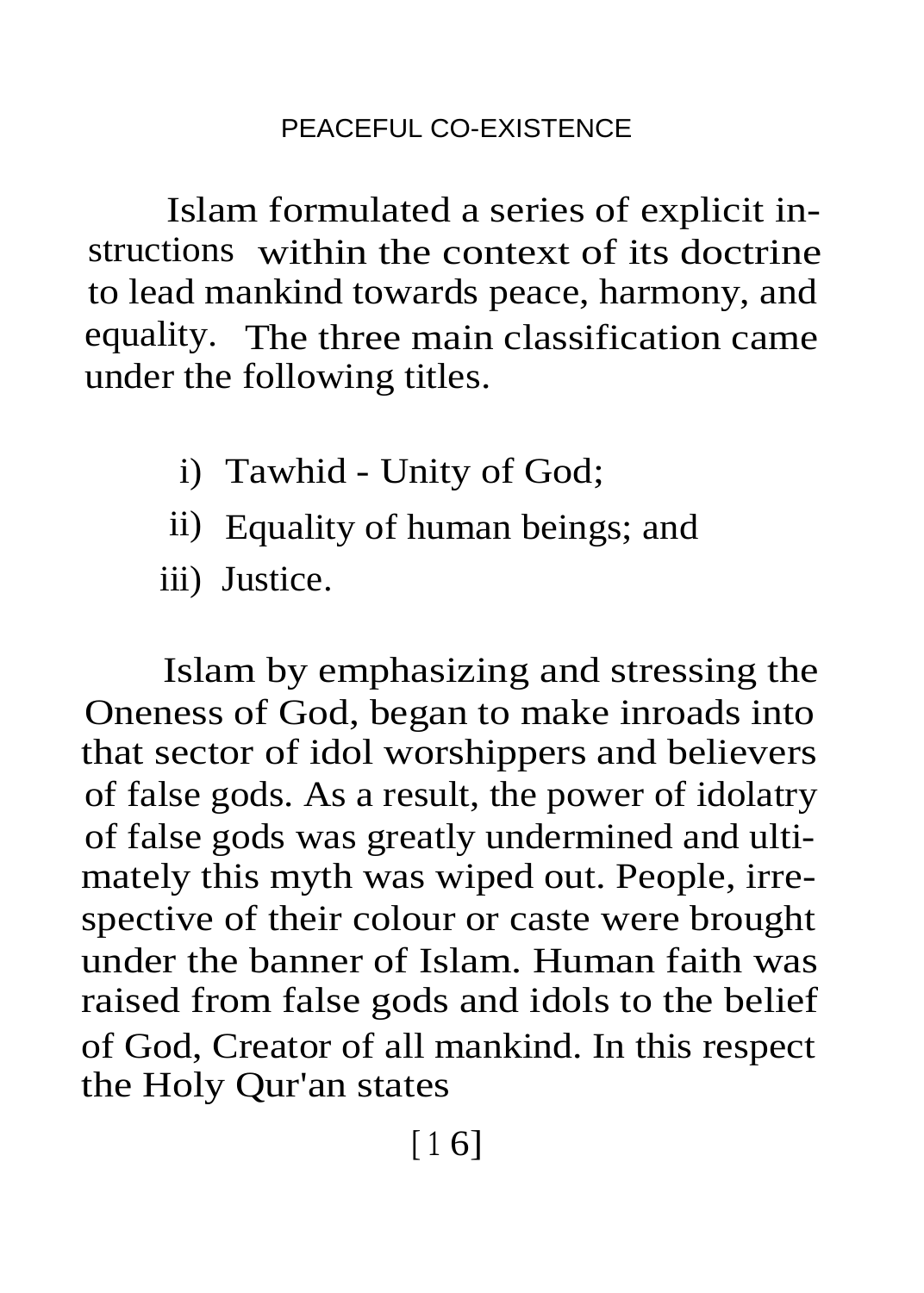#### THE ERA BEFORE THE ADVENT OF ISLAM

السَّمُواتِ وَالأَرْضِ أَنِّي بُكُونِ لَهُ وَلَدٌ وَلَا باحَبَةٌ وَ خَلَقَ كُلِّ شَيْءُ هُوَ َّدٰلِكُمُ ٱللَّهُ رَبِّكُمْ ۖ لَآالُهُ ۚ الآَّ ۚ هُوَ ، فَاعْبُدُوهُ وَهُوَ عَلَىٰ كُلِّ شَيْءُوَكَهِ  $(101.101)$ 

*The Originator* of *the heavens and the earth. How can He have a son when He has no consort, and* ( when) *He has created everything and has knowledge of all things. Such is Allah, your Lord. There is no god but He, the Creator of all things, so worship Him. And He is the Guardian over everything. (Qur'an, 6:101-102)*

َ فَظُرْتَ اللَّهِ التي فَظُرَالتَّاسَ عَلَيْتُهَا ، ، ،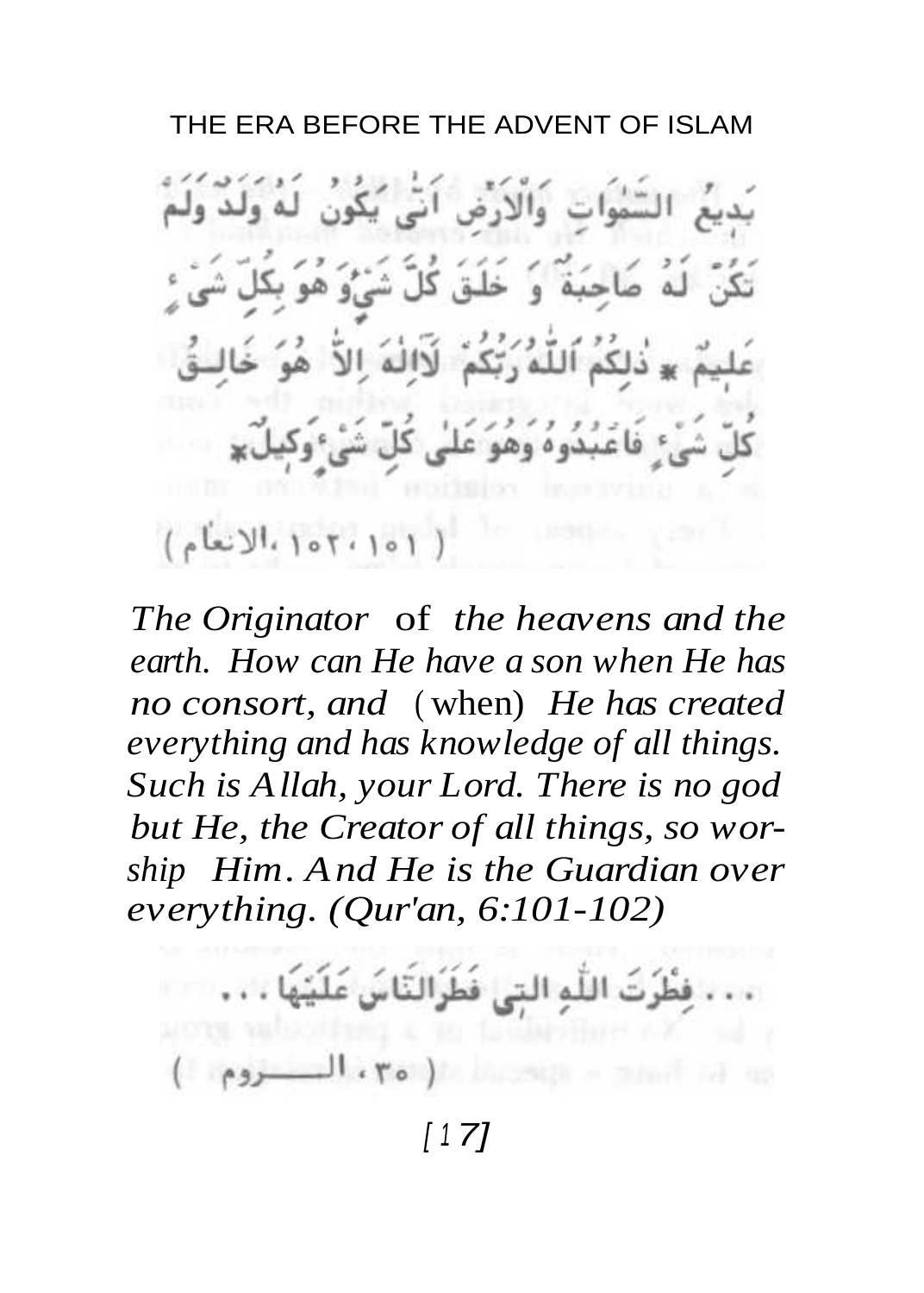. . . *The nature made by Allah - the nature - in which He has created mankind . . .* (Qur'an, 30:30)

By establishing the Oneness of God, different peoples were integrated within the common religion. Islam is then a concept that.comprehends a universal relation between man and God. Every aspect of Islam rotates about the doctrine of Unity which Islam seeks to realize first of all in the human being in his inner and outward life. The *"Shahadah"; laa ilaha illa 'llah,* is the most universal way of expressing Unity. For this reason Islam is based from beginning to end on idea of Unity, for God is One.

Therefore, this Unity expresses itself in the integration of human society which Islam has established. There is only one Muslim people no matter how scattered and far its members may be. No individual or a particular group can claim to have a special status in relation to God.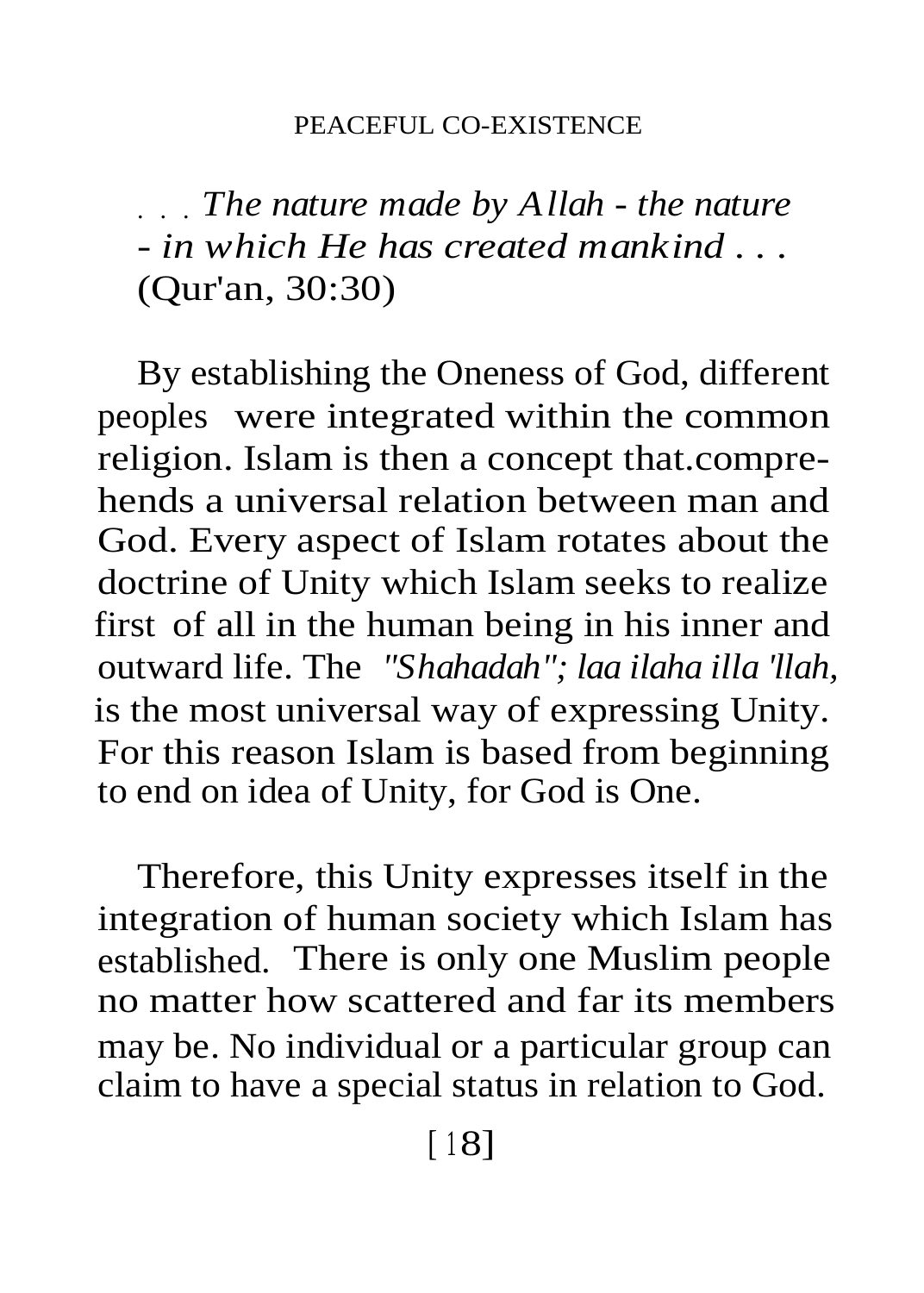The idea of Unity was thus established and no distinction has ever been made between the sacred and profane.

يَآءَاتُهُمَا النَّاسُ إِنَّا خَلَقْنَاكُمْ مِنْ ذَكَرٍ وَ أُنْشَىٰ وَجَعَلْنَاكُمْ شُعُوبًا وَ قَبَآ ثِلَ لِتَعَارَفُوآ ۚ إِنَّ ٱكْرُمَكُمْ عِنْدَ اللَّهِ اَتَّقَاكُمْ . . . " ( ١٠٢ الحجرات )

*0 Mankind; We have created you from a male and a female; and We have made you into tribes and sub-tribes that you may* recognize one *another. Verily, the most honourable among you, in the sight of Allah, is he who is the most righteous among you . . .* (Qur'an, 49:13)

This doctrine of Unity has further been asserted in Islam by exemplifying the common [ 19]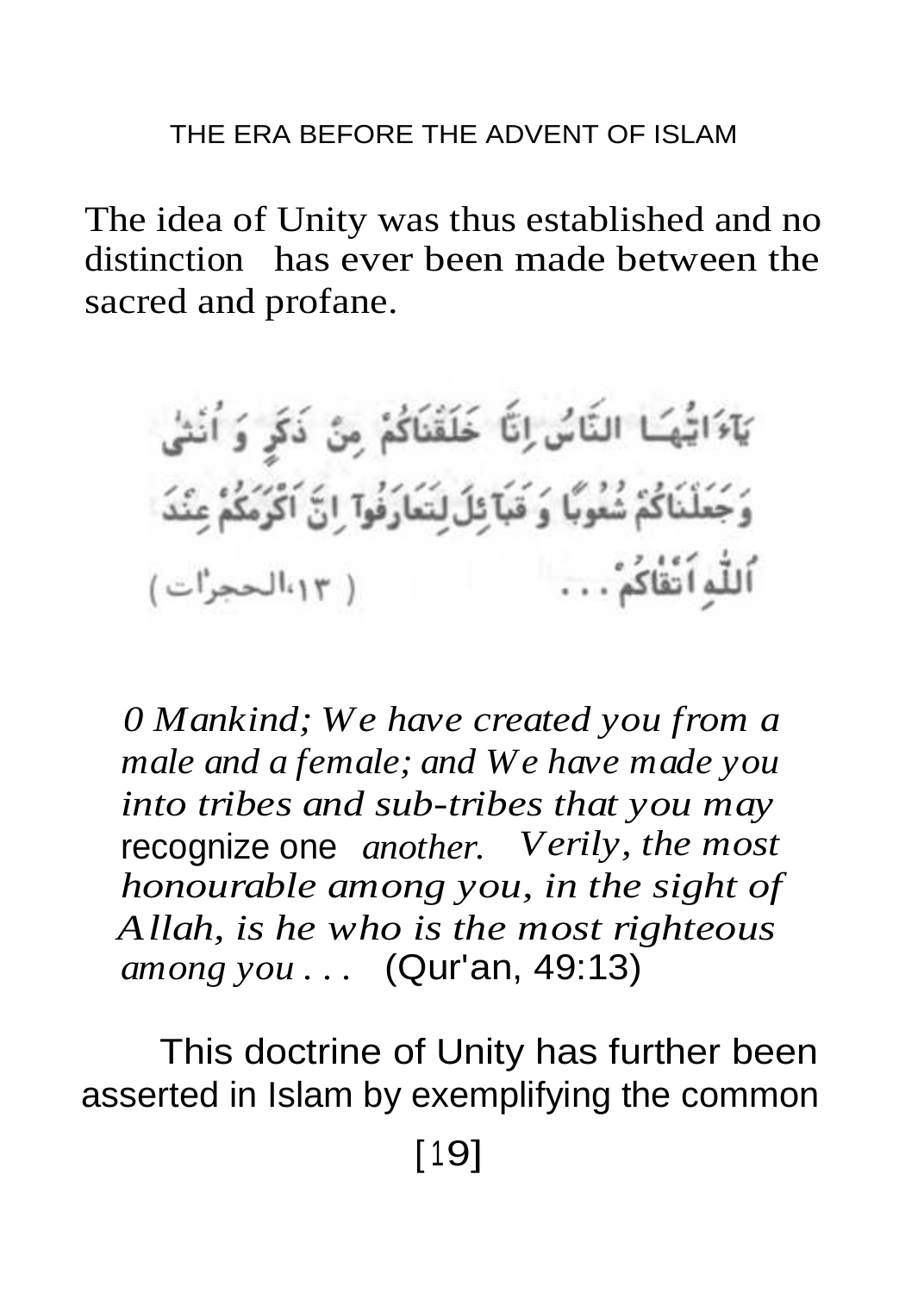### originality of mankind.

َ يَا ۚ اُ يَّـٰهَا النَّاسُ ٱتَّقُوا۟ رَبَّكُمُ ٱلَّذِى خَلَقَكُمْ مِنْ نَفْس وَاحِدَةِوَ خَلَقَوشَهَا زَوْجَهَا وَ بَثَّوشَهُمَا رِجَالًا كَثِيرًا وَنِسَآءٌ وَٱتَّقُوا ٱللَّهُ الَّذِي تَسَآئَلُونَ بِمَوَالْأَرْحَامَ . . .  $(1 - 1)$ 

*0 ye people; fear your Lord, Who created you from a single soul and created therefrom its mate, and from them twain hath spread many men and women: and fear Allah, in whose name you appeal to one another, and fear Him particularly respecting ties* of *relationship ...* (Qur'an, 4:1)

Relation between people has been established under the Divine Law. In Islam the embodiment of the Divine Will is not a set only of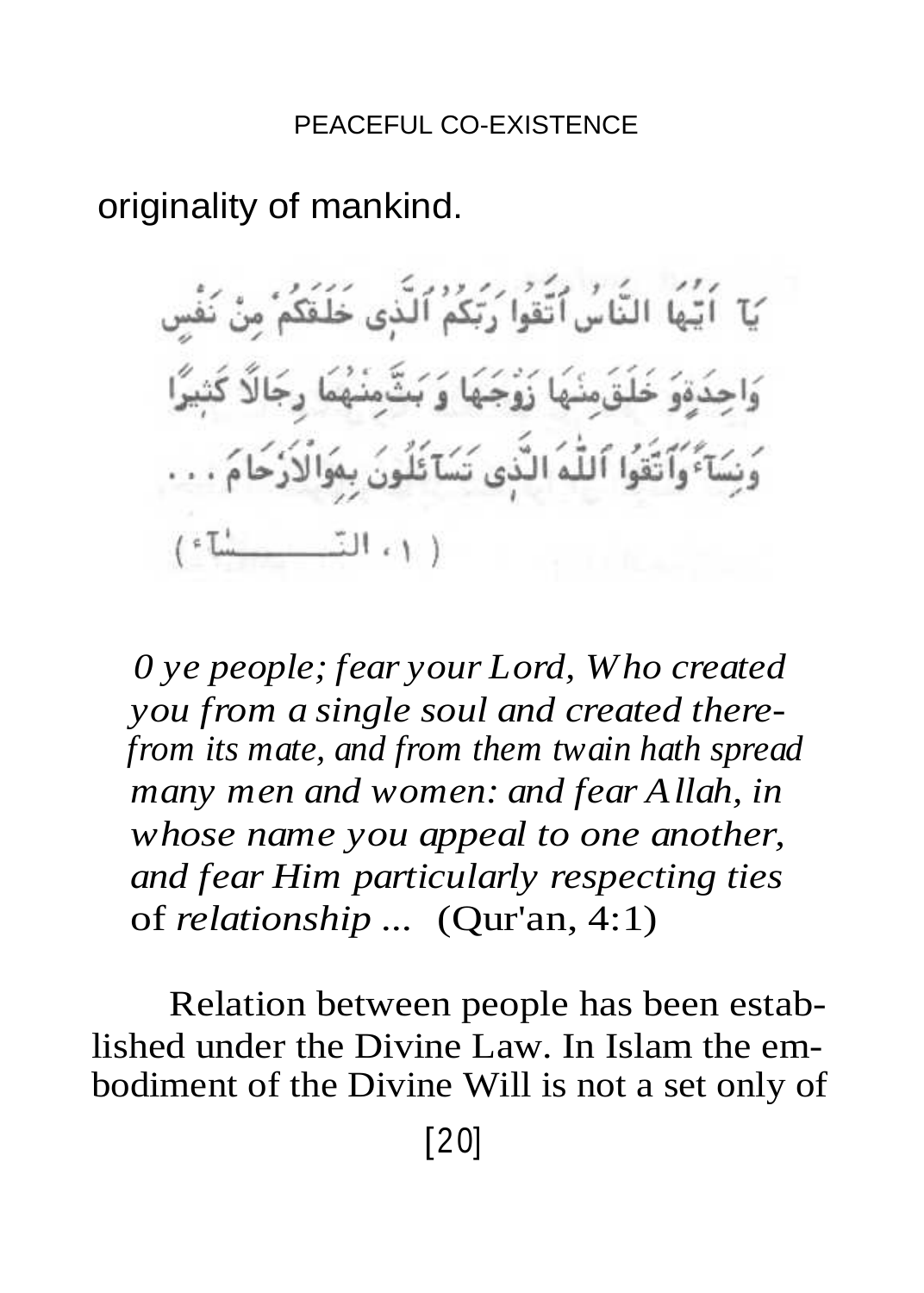general teachings but of concrete ones. Not only is man told to be charitable, humble or just, but how to be so in particular instances of life. The Divine Law contains the injunctions as applied to every situation in life. It is the law according to which Allah wants a Muslim to' live. It is therefore a guide of human action and encompasses every facet of human life.

لُقَدْ أَرْسُلْنَا رُسُلُنَا بِالْبَيِّنَاتِ وَأَنْزِلْنَا مَعِهُمُ ٱلكِتَابَ وَالْمِيزَانَ لِيَقُومَ ٱلنَّاسُ بِالْقِسَّطِ. . . ( ٢٥، الحسديد )

*Verily, We sent our Messengers with manifest signs and sent down with them the Book and the Balance that people may act with Justice ...* (Qur'5n, 57:25)

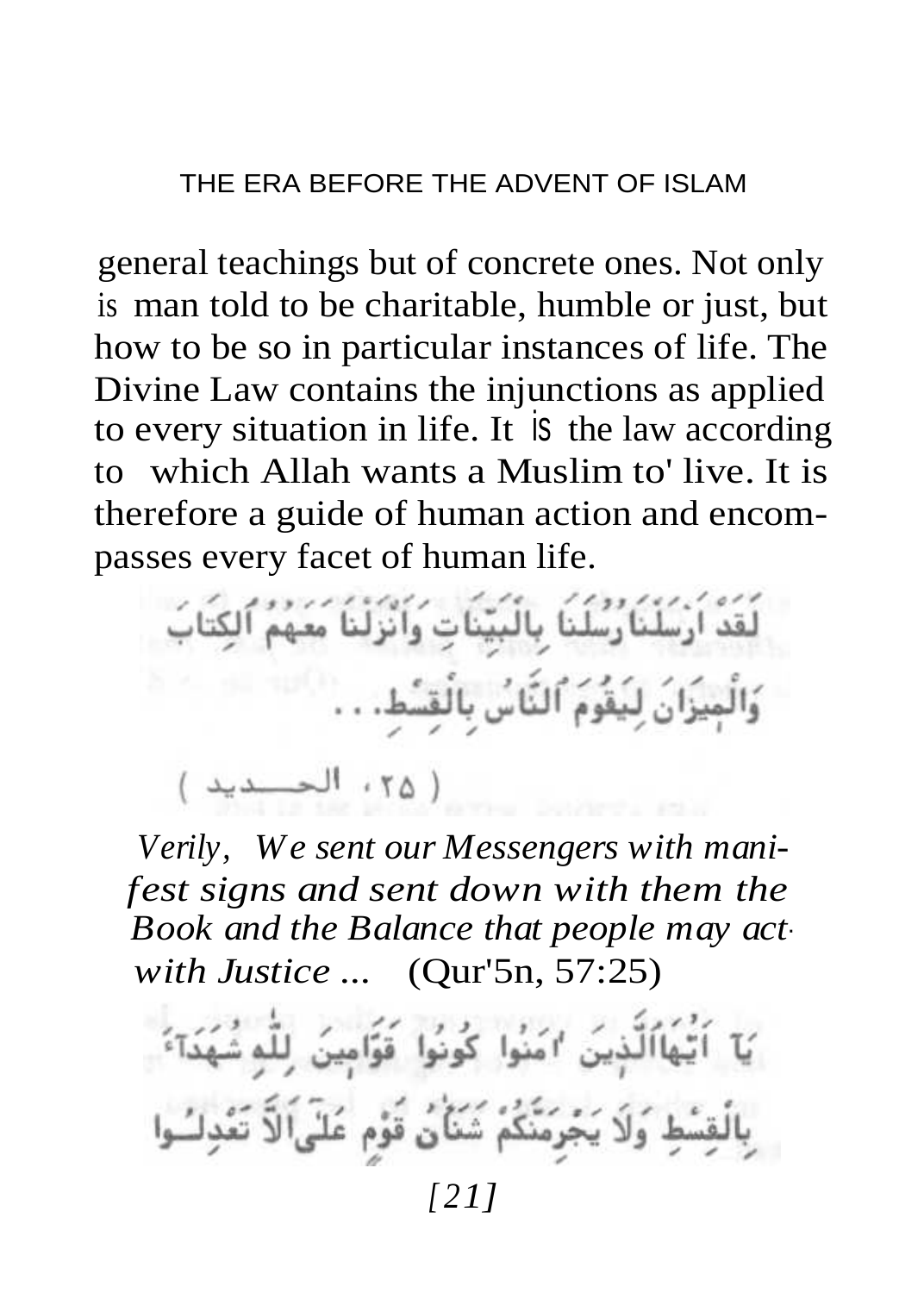اَعْدلُوا هُوَاَقْرَبُ لِلتَّقُوى . . . ( ٨، العسائدة )

*O ye who believe be steadfast in the cause of Allah, bearing witness in equity: and let not a people's enmity incite you to act otherwise than with justice. Be just, that is nearer to righteousness . . .* (Qur'an, 5:8)

### **RELATIONS WITH NON-MUSLIMS**

The message of Islam encompasses every aspect of human life. Islam cautions its followers from being over-zealous and restricts use of force in converting other people. Islam has laid down a set of regulations on the manner in which Islam was to be preached and spread.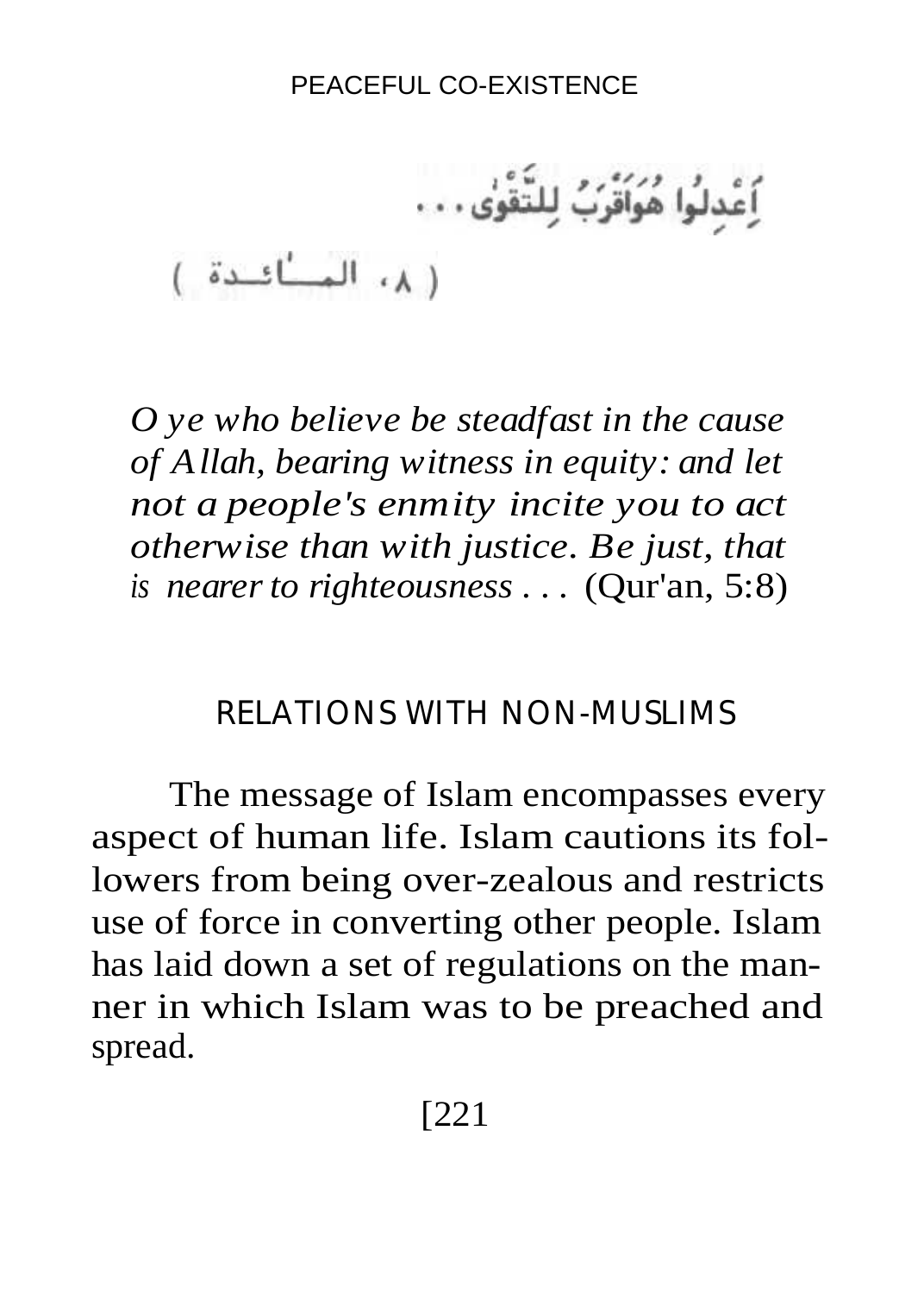#### RELATIONS WITH NON-MUSLIMS

أَدْعُ ۚ إِلَى ۖ سَبِيلٍ رَبِّكَ بِالْحِكْمَةِ وَالْمَوْعِظَةِ الْحَسَ میُ اَحْسَنُ . . . المستخدمة المستخدمة المتحدد التي

*Call unto the way of thy Lord with wisdom and goodly exhortation, and argue with them in a way that is best ...* (Qur' an, 16:125)

لَآ اِكۡرَامَٰفِی الَّدِّینِ قَدۡ تَبۡیَٰٓنَ الۡرَّشۡدُ مِنَ الۡفَیِّ . . . مطا اللطاء الأحقة ( ٢٥۶، البقشرة : )<br>مطلح بعد : ( ثانيا عدد : )

*There should be no compulsion in religion. Surely, right has* become *distinct from wrong. . .* (Qur'an, 2:256)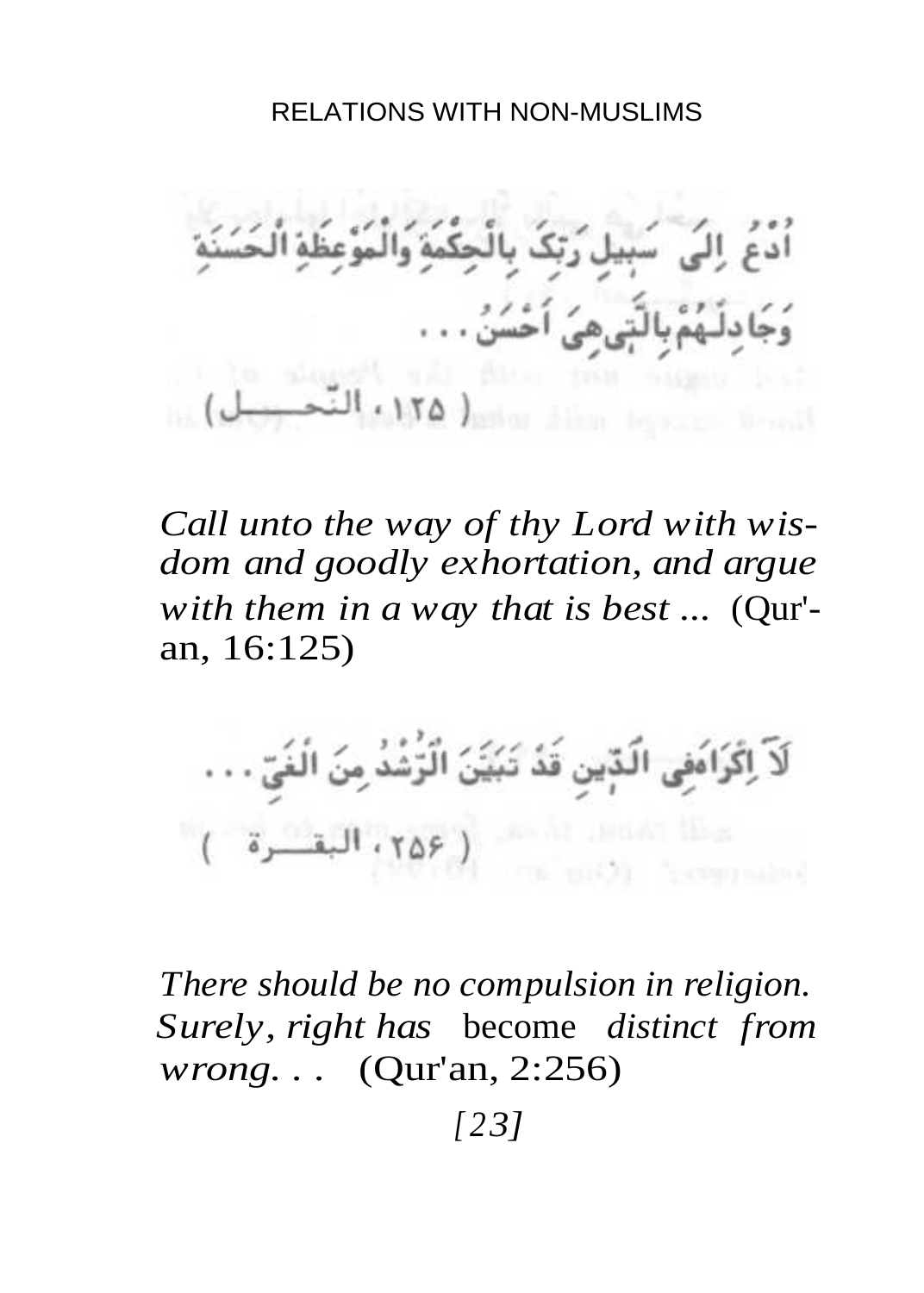وَلاَ تُجَادِلُوا اَهْلَالُكِتَابِالِلَّا بِالَّتِي هِيَ اَحْسَنُ . .. (٢۶، العنكوت)

*And argue not with the People of the Book except with what is best ...* (Qur'an, *29:46)*

Islam does not like anyone to be forced to believe in its message. The holy Qur'an says:

. . . أَفَأَنْتَ تَكُرُهُ ٱلنَّاسَ حَتَّى يَكُونُوا مُوَّ مِنِينَ ۞  $\left(\begin{array}{ccc} 0 & \cdots & \cdots \end{array}\right)$  , and  $\left(\begin{array}{ccc} 0 & \cdots & \cdots \end{array}\right)$ 

. . . *will thou, then, force men to become believers?* (Qur'an, 10:99)

It is crystal clear from these verses that Islam aimed at spreading its message through peaceful means - by patient persuation and logical reasoning and not through use of force.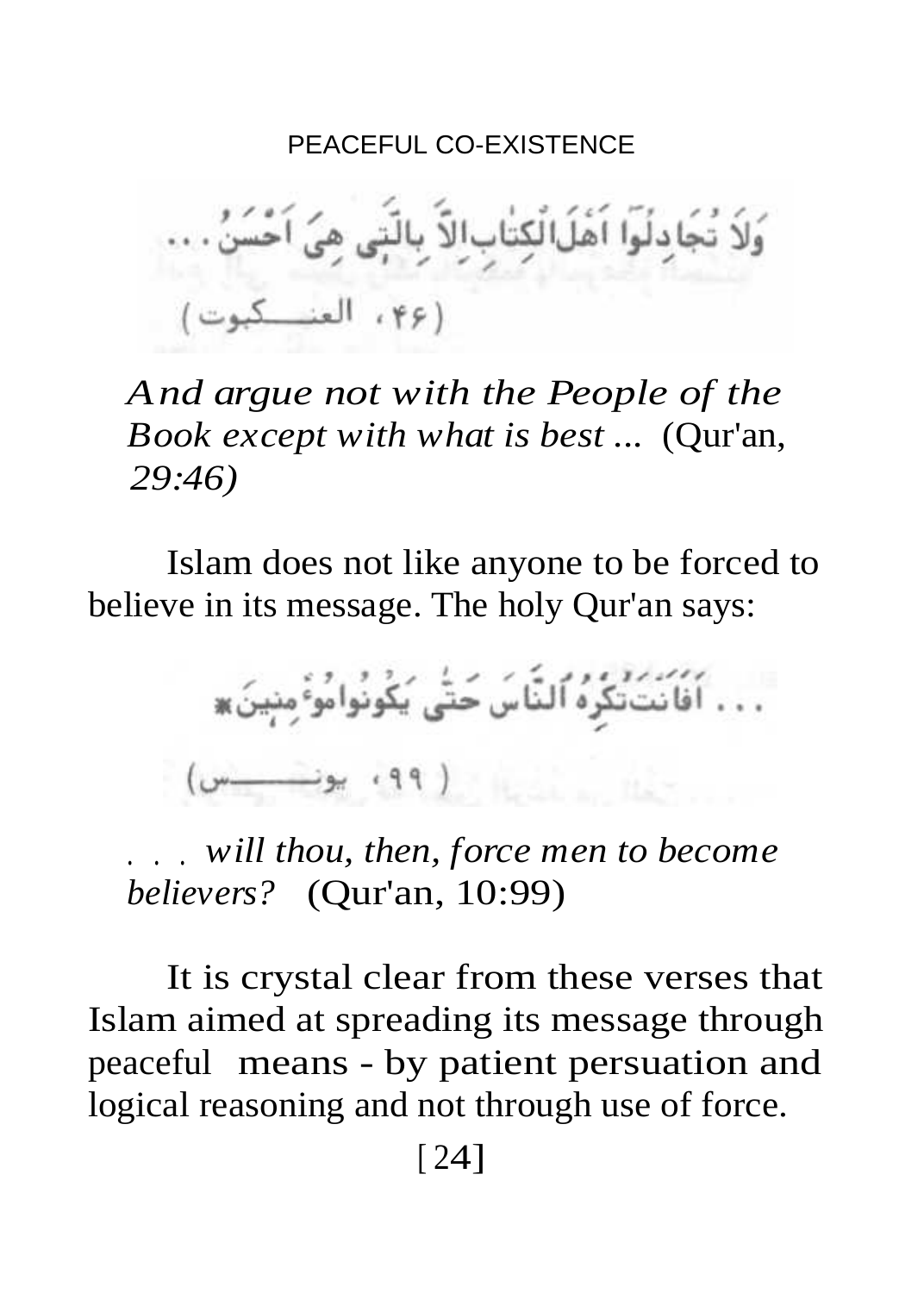Islam insists upon its followers to maintain good and amicable relations with non-Muslims. This statement is emphasized by the following verse of the holy Qur'an:

لَايَنُهْنَكُمُ ٱللَّهُ عَنِ ٱلَّذِينَ لَمْ يُقَاتِلُوكُ

*Allah forbids you not, respecting those who have not fought against you on account of religion, and who have not driven you forth from your homes, that you be kind to them and act equitably towards them: surely Allah loves those who are equitable.* (Qur'an, 60:8)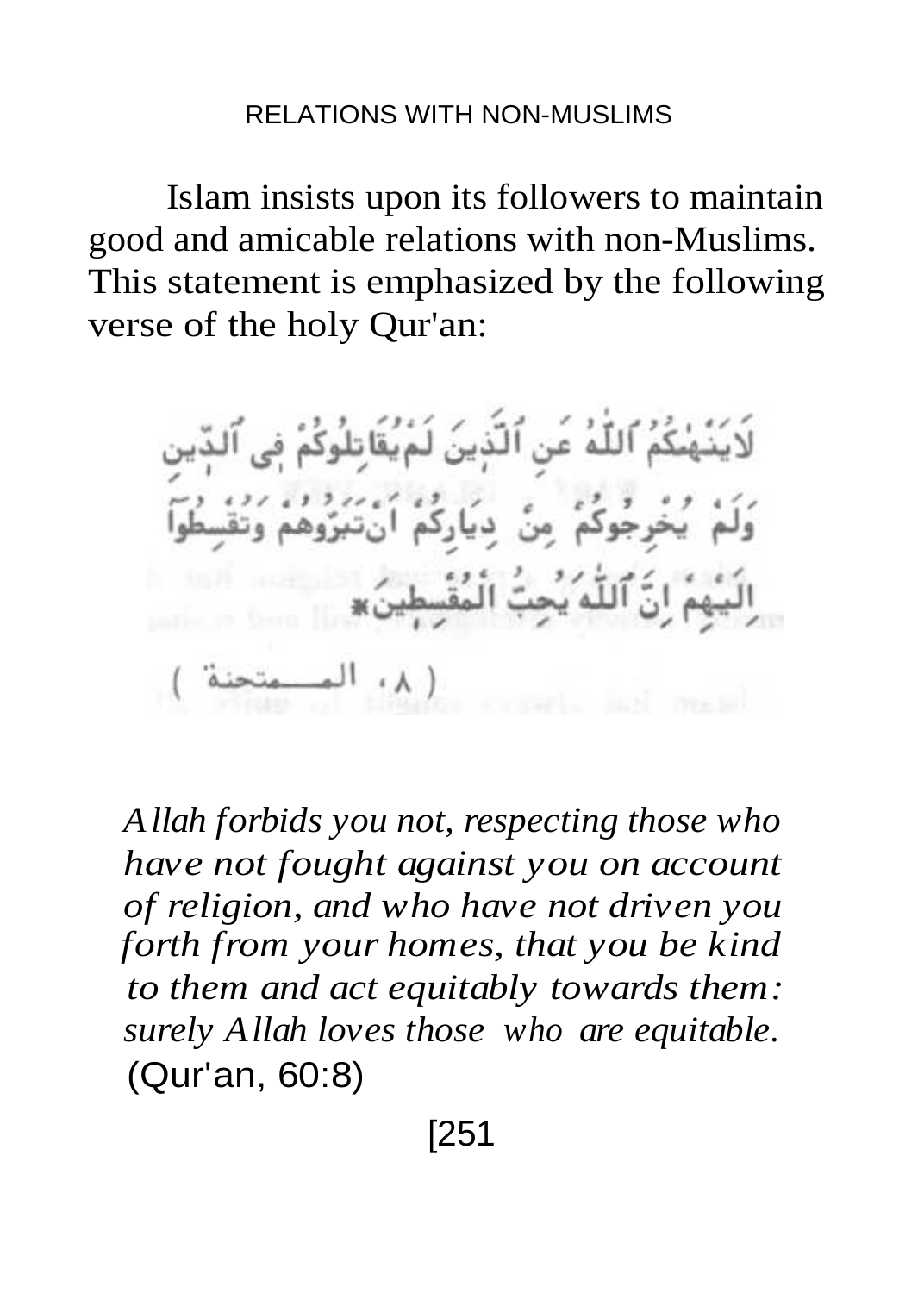No wars would have been fought had the non-Muslims communities let Islam spread its message without interference and hindrance or if they did not resort to wanton persecution of the Muslims.

### WARS - ISLAMIC VIEW

Islam, being a practical religion has three elements, namely intelligence, will and realism.

Islam has always sought to unify all domains of people under the banners of Islam. Therefore, it faced the problem of coming across hard core enemies and the inevitability of war.

Islam has never initiated wars but only fought back in defence of their basic rights when there was a threat to peace and order had to be restored. In this case, a police action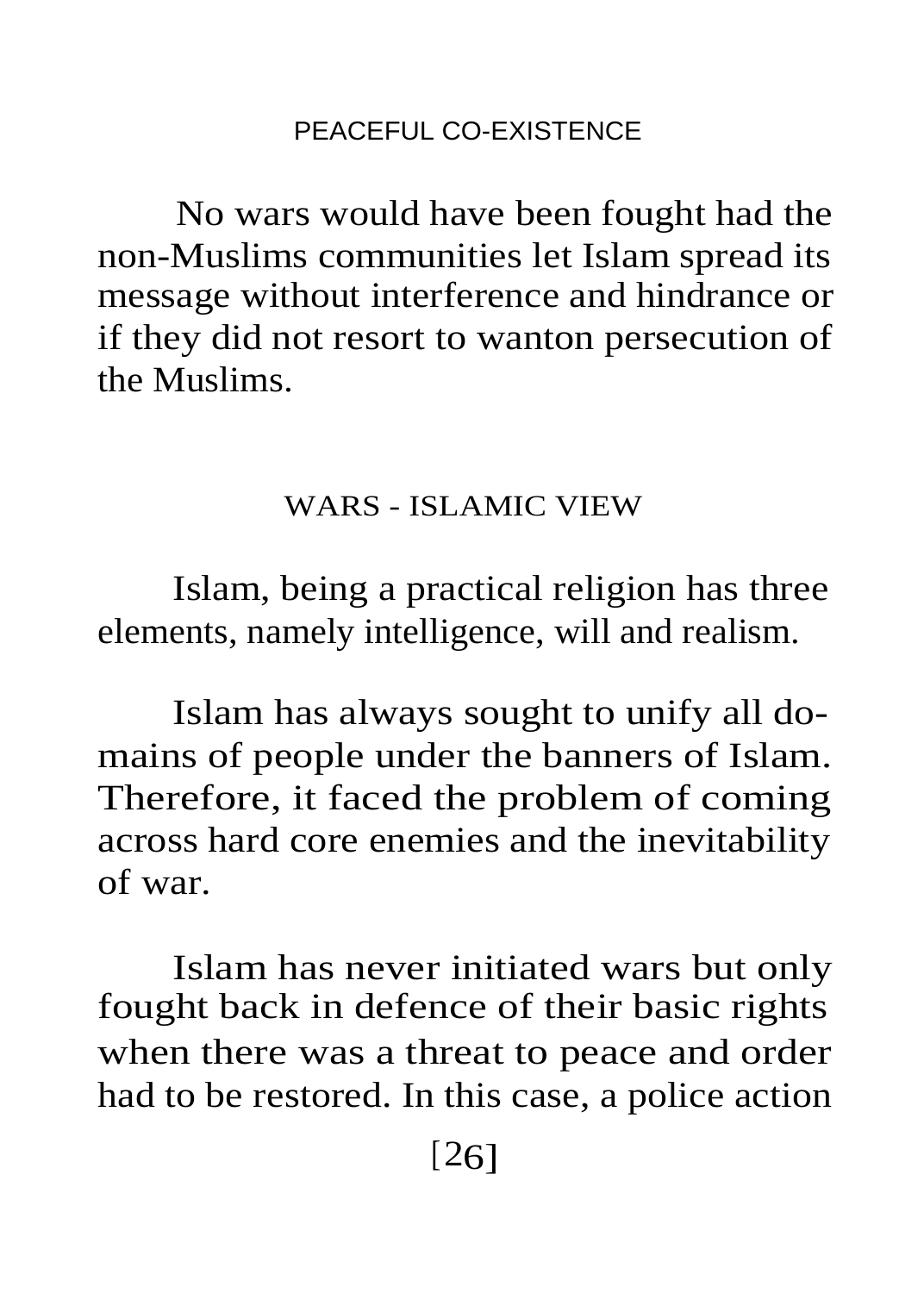#### WARS - ISLAMIC VIEW

would be launched to clear the society from trouble shooters and rebels.

. . . وَلَوْلَا دَفْعُٱللَّٰهِ النَّاسَ بَعْثَ صُوامِــعُ ۚ وَبَيَعٌ وَ صَلَوَاتٌ وَمَسَاجِدٌ 

. . . *and if Allah did not repel some men by means of others, there would surely have been pulled down cloisters and churches and synagogues and mosques, wherein the name of Allah is often commemorated. . .* (Qur'An, 22:40)

It is obvious from this verse that but for the resistance put up by the Muslims, there would not have remained places of worship. This is one of the examples when it was obligatory for Muslims to fight to defend places of worships and their right to worship AllAh.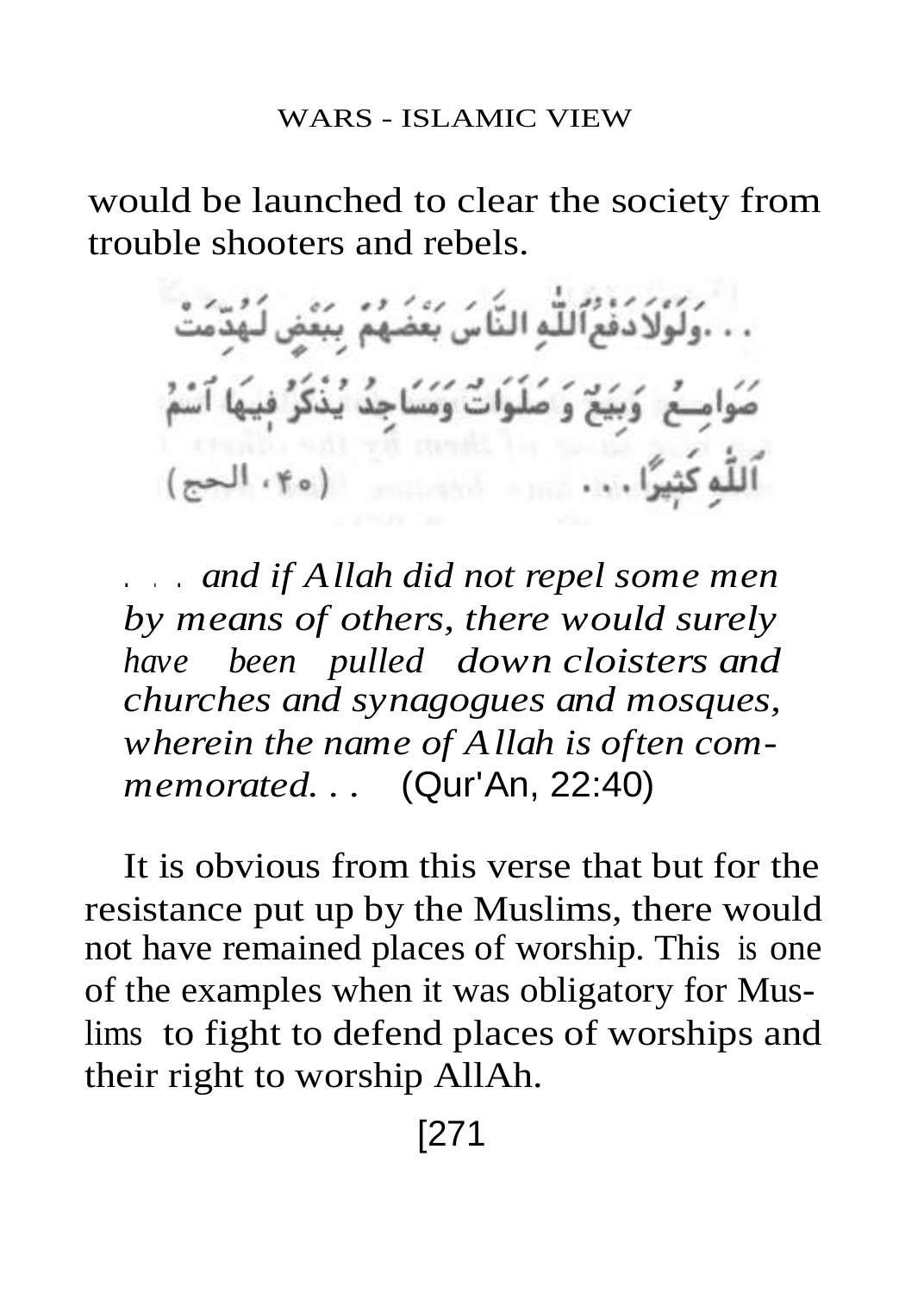. . .وَلَوْلَادَفْعُ ٱللَّٰهِ النَّاسَ بَعْضَهُمْ بِبَعْضٍ لَفَسَدَتِ<br>الْاَرْضُ . . .

. . . *and had it not been for Allah's repelling men some of them by the others, the earth would have become filled with disorder . . .* (Qur'an, 2:251)

It was sacrosanct to uphold the primary value of religion and maintain discipline in the society. This required the Muslims to be harsh on traitors and prevent them from causing chaos and disorder.

Islam by legislating war limited it. Use of force was permitted only in self-defence. Hereunder are situations where it was obligatory for Muslims to fight.

i) To wipe out oppression and injustices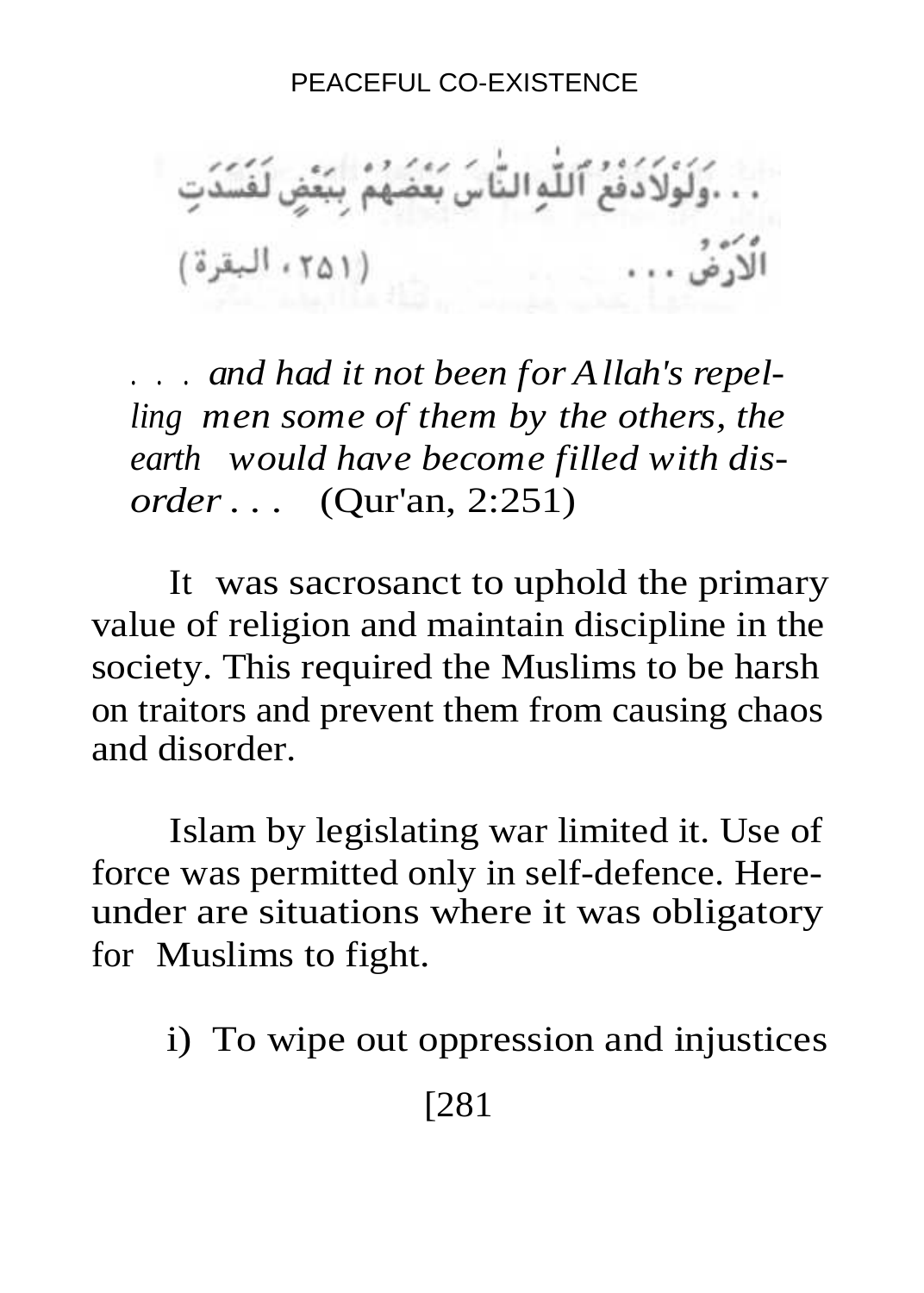- ii) To defend the right to freedom of worship; and
- iii) To defend the state.

There are many verses (in the holy Qur'an) to support the above theory and here are some of them

وَقَاتِلُوافِي سَبِيلِ ٱللَّٰهِ ٱلَّذِينَ يُقَاتِلُونَكُمُولاً تَعْتَدُوا ِانَّ ٱللَّه لَايُحِبُّ الْمُتَدَّدِينَ ۞ (١٩٥، البقــــرة)

*And fight in the cause of Allah against those who fight against you, but do not transgress. Surely, Allah loves not the transgressors.* (Qur'An, 2:190)

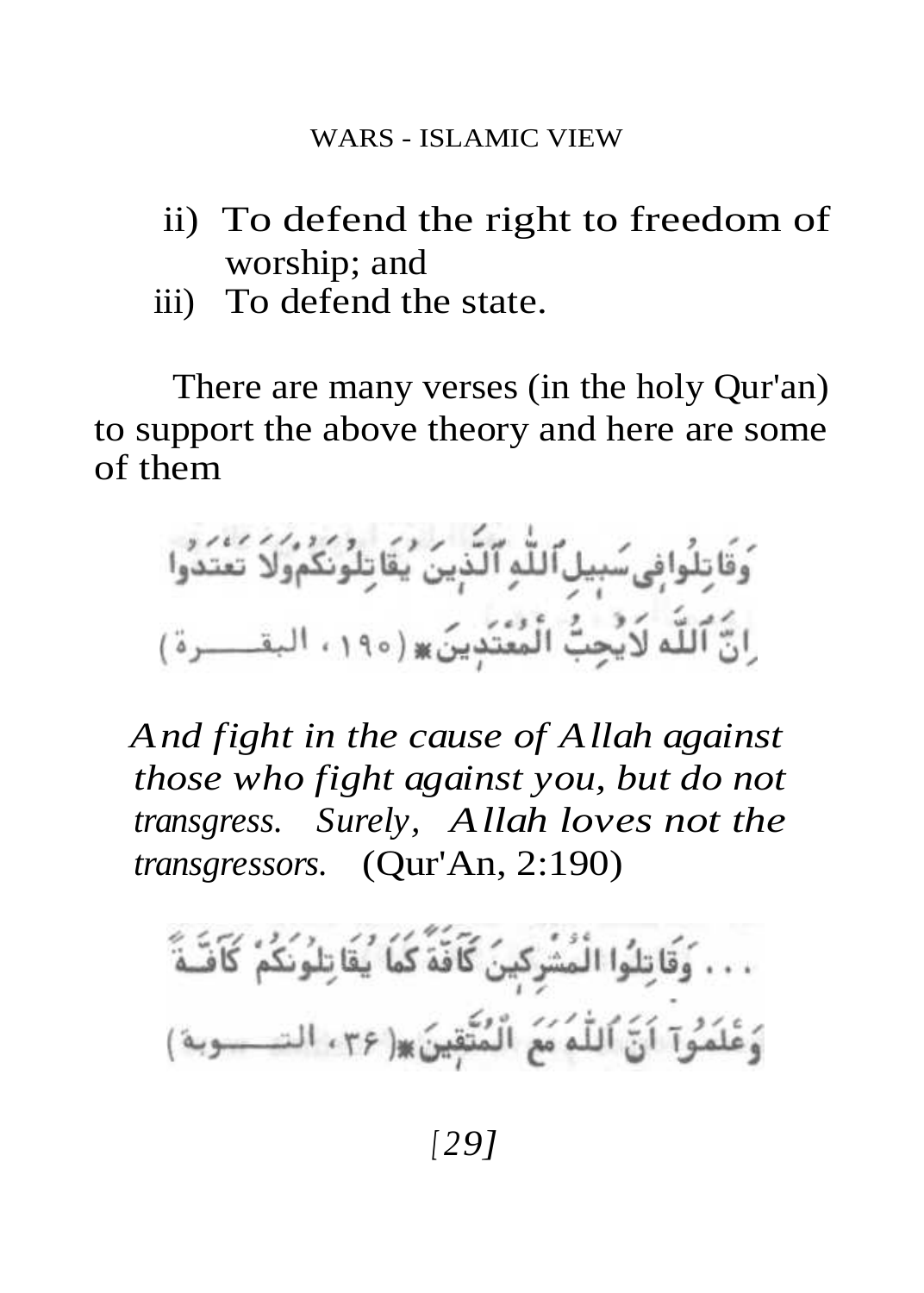. . . *and fight the idolaters all together as they fight you all together: and know that Allah is with the righteous.* (Qur'an, 9:36)

*Permission* (to fight) *is given to those against whom war is made, because they have been oppressed - and Allah indeed has power to help them. Those who have been driven out from their homes unjustly only because they said, `Our Lord is Allah' . . .* (Qur'an, 22:39-40)

These verses prove that Muslims were only allowed to fight in self-defence against oppres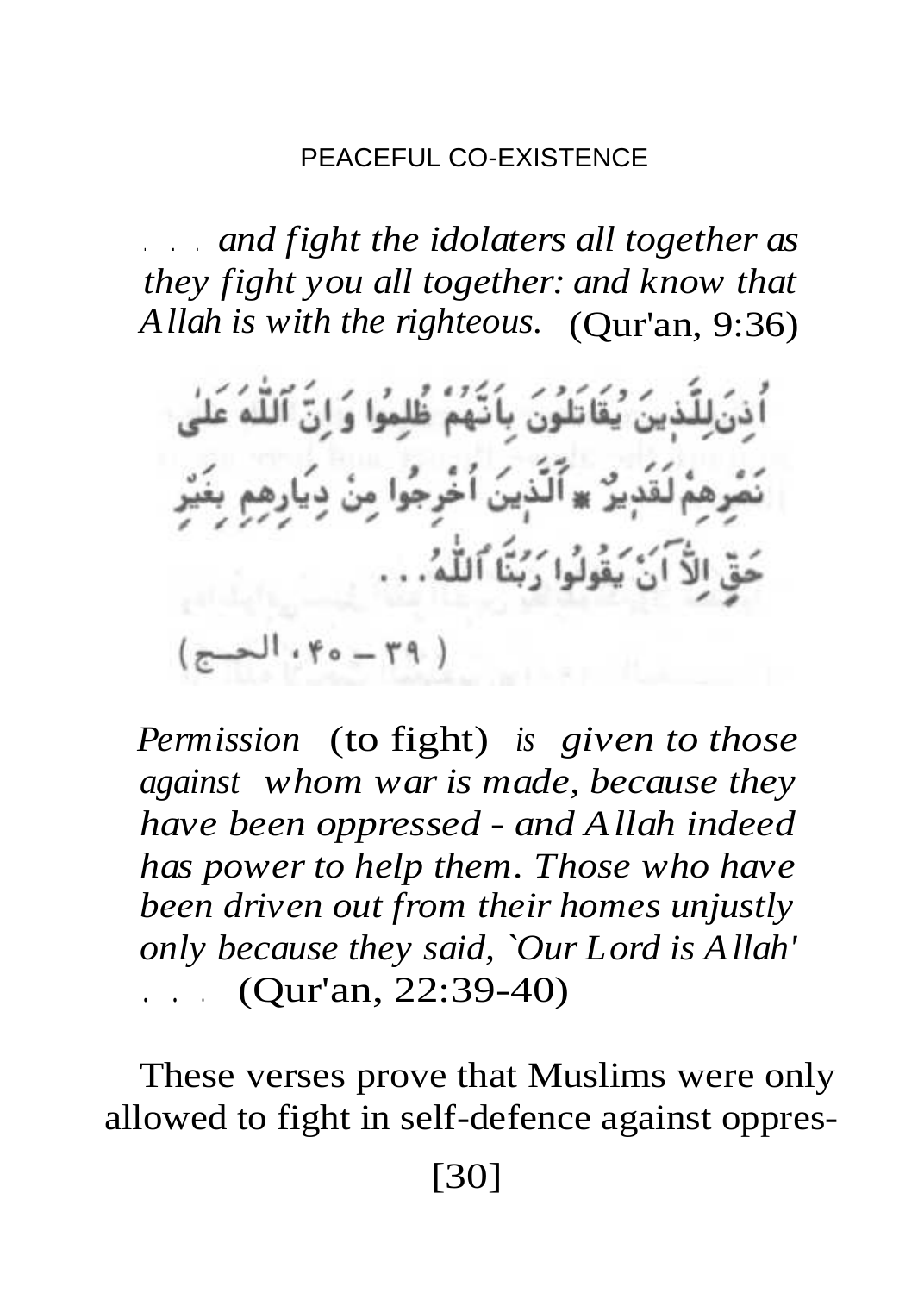sion and tyranny. A summary of this theory is given in the following verse

اِنَّمَا يَنْهَٰكُمُ ٱللَّٰهُمَنَ ٱلَّذِينَ قَاتَلُوكُمْ فِى الَّــدِّين وَ اَخْرَجُوكُمْ مِنْ دِيَارِكُمْ وَ ظَاهَرُوا عَلَى اِخْرَاجِكُمْ اَنَّ ر.<br>تَوَلَّوْهُمْ وَ مَنْ يَتَوَلَّـهُمْ فَأُولَئِكَ هُمْ ٱلظَّالِمُونَ» ( ٩، الممتحنة)

*Allah only forbids you, respecting those who have fought against you on account of* (your) *religion, and have driven you out of your homes, and have helped* (others) *in driving you out, that you make friends of them, and whomsoever makes friends of them - it is these that are the transgressors.* ( Qur'an, 60:9)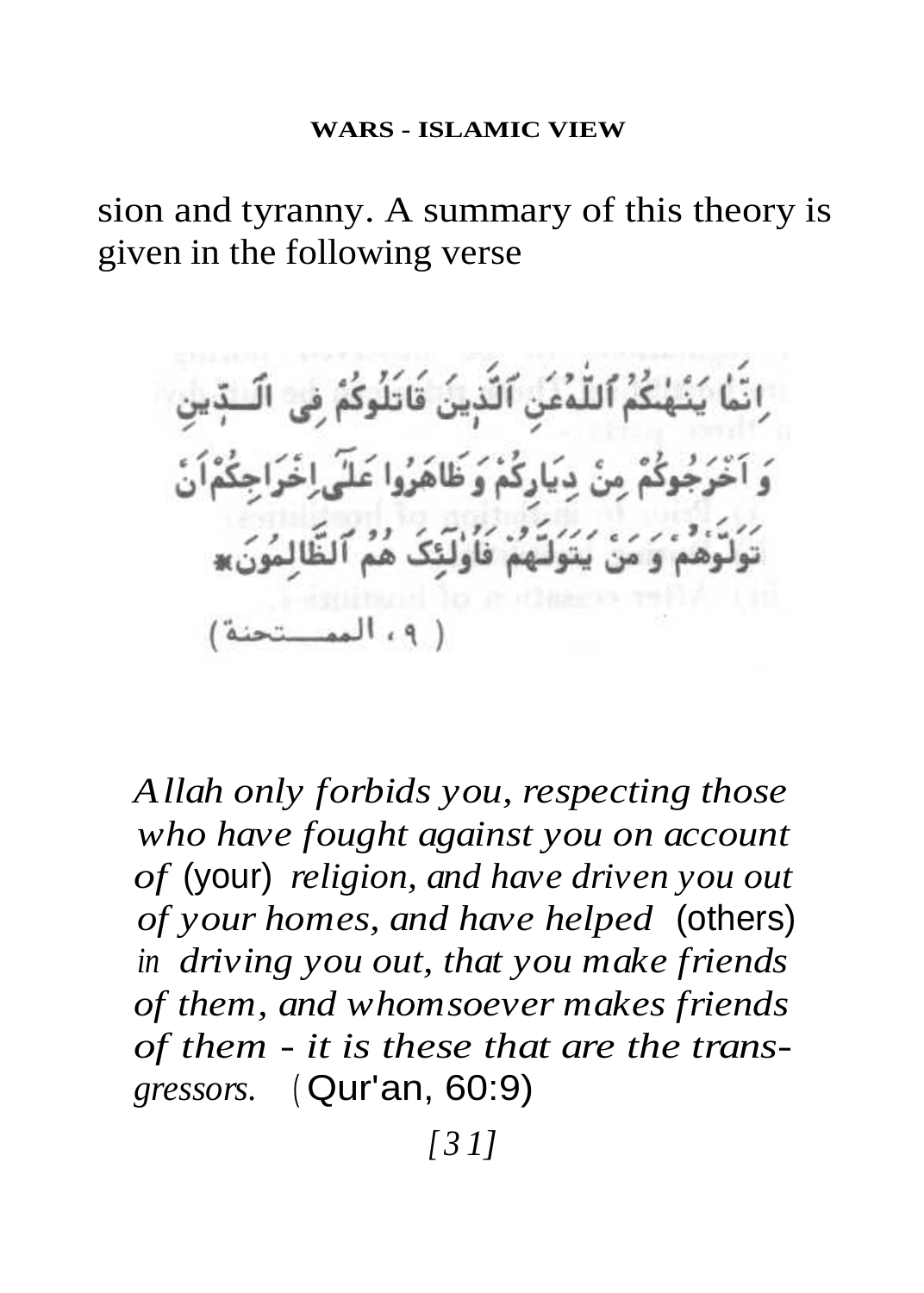# **RULES GOVERNING CONDUCT OF WAR**

By legislating war, Islam laid down rules and regulations to be observed during the entire hostilities. These rules can be sub-divided into three parts:-

- i) Prior to initiation of hostilities;
- ii) During hostilities;
- iii) After cessation of hostilities.

# **CONDITIONS PRIOR TO INITIATION OF HOSTILITIES**

Whenever it appeared that war was imminent Islam required its followers to find solution to prevent outbreak of hostilities and maintain peace. Before launching the offensive, the Muslims were required to negotiate with the enemy and offer them three options to prevent war.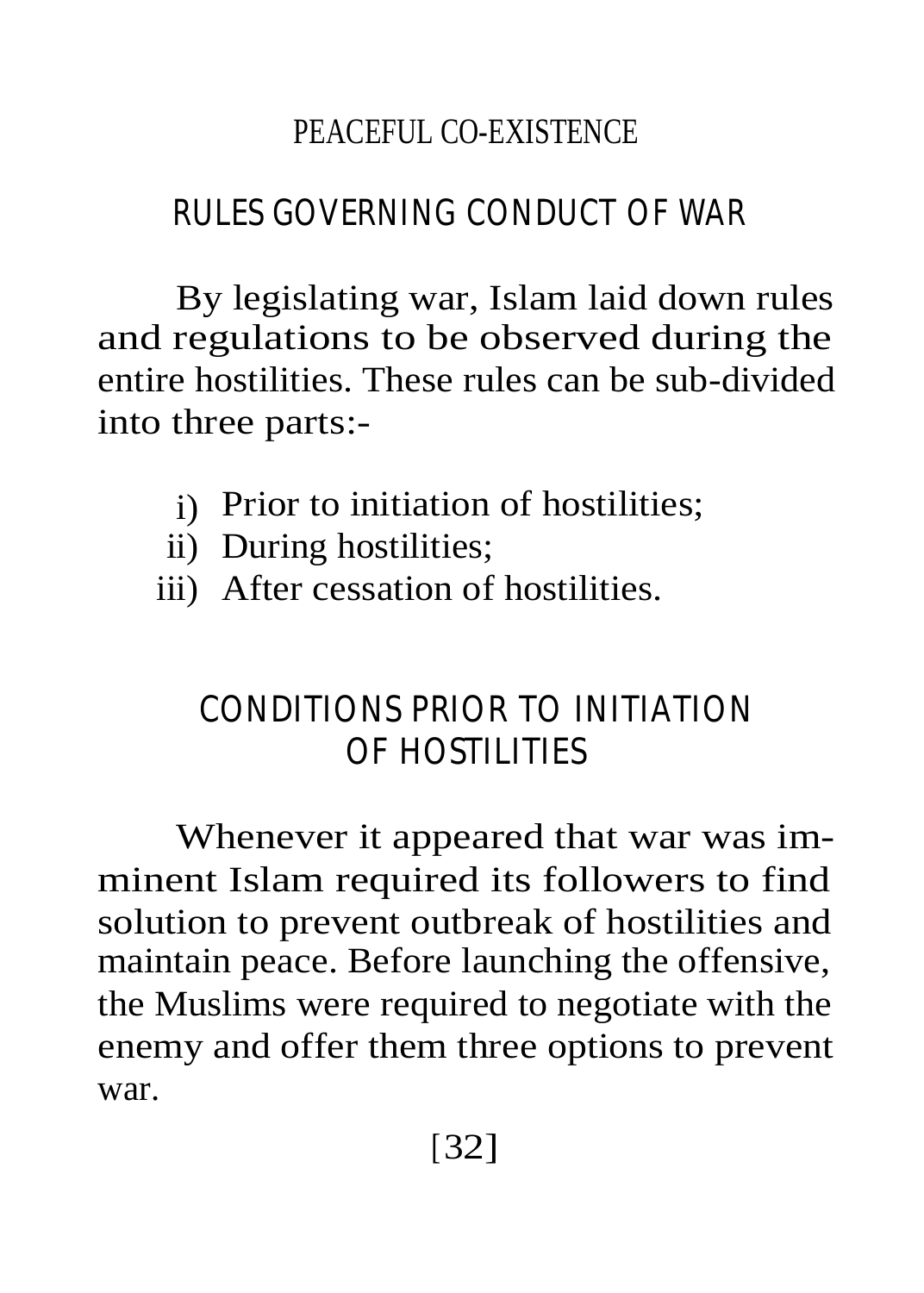- i) To join the rank of Muslims by embracing Islam;
- ii) To conclude friendship treaties;
- iii) To refrain from fighting or aiding enemies of Islam by supplying them with arms.

If the enemy refused to accept these conditions, then Muslims were justified to go into the offensive.

Muslims attached great importance to these conditions and strictly adhered to them. An example is given when al-Imam `Ali (peace be up on him) went to fight against `Amr ibn `Abdiwudd in the battle of Trench *(Khandaq ).*

al-Imam `Ali (peace be upon him) invited `Amr to embrace Islam and he refused. Then `Ali requested him to withdraw and not fight, but again he refused. When al-Imam `Ali exhausted all charnels of persuasion, did he start to fight with him.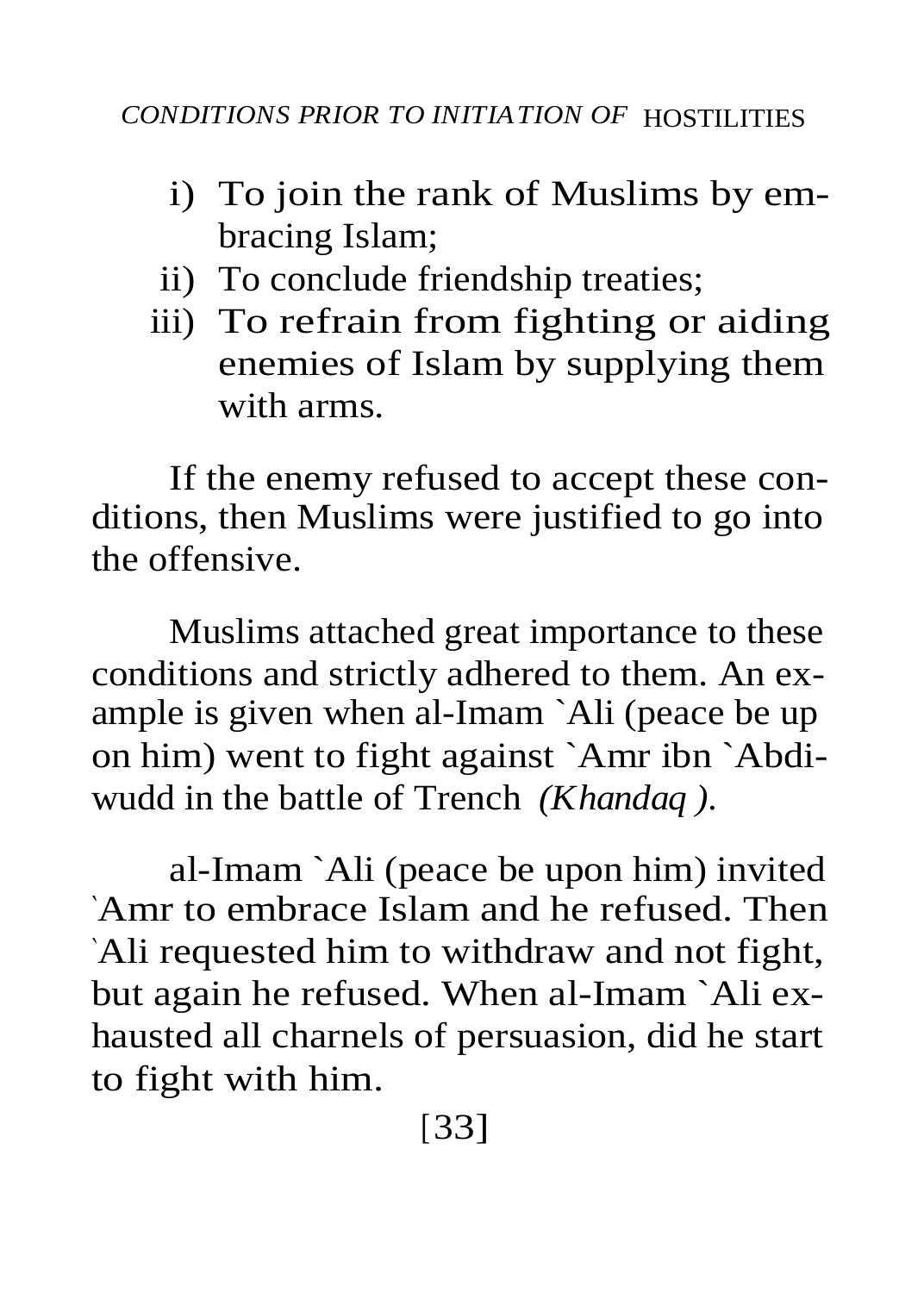This proves that Muslims are peace loving and made wars only when the enemy showed intransigence and inflexibility. Those, among Muslims who did not observe these rules were punished.

### **RULES OBSERVED DURING HOSTILITIES**

We have seen that only "defensive wars" were permitted in Islam. Muslims were not allowed to go into the offensive to seek vengeance or recriminations.

During the. fighting Muslims were forbidden to kill women, children, the old and the sick, and those who did not participate in the fighting. Muslims were not allowed to mutilate or maim enemy soldiers; and destruction of enemy property was also prohibited unless the enemy took the initiative in this kind of action. Muslims were not allowed to kill wounded enemy soldiers lying on the battlefield. They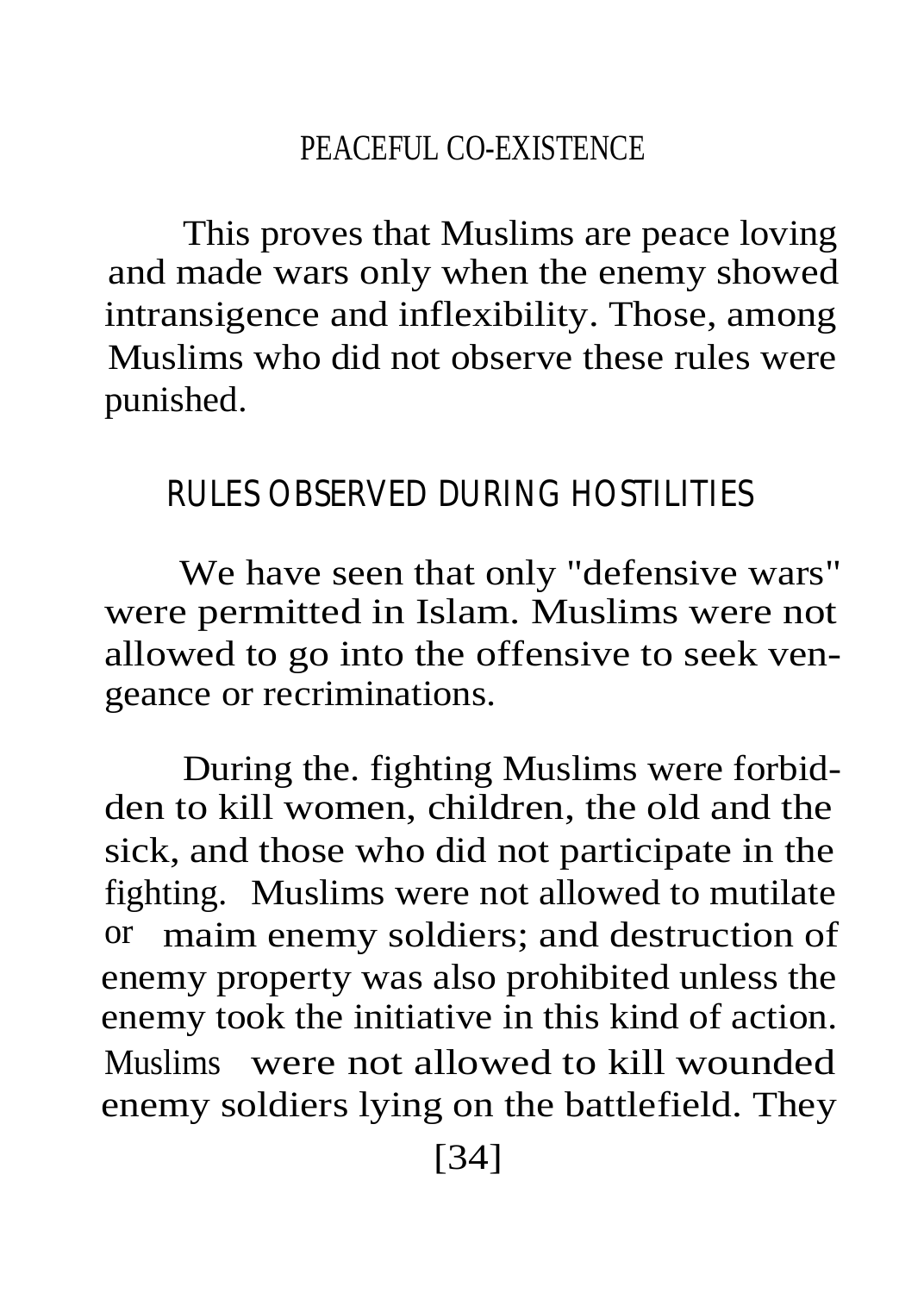were required to maintain the highest standards of conduct.

Prophet Muhammad (peace be upon him and his progeny) issued comprehensive instructions on exercising maximum restraint. When Muslims heard the Holy Prophet refusing them to kill children, they protested, "Are not these children of idolaters?" The Prophet replied, "Were not your ancestors idolaters?"

Islam prohibited Muslims to cut essential supplies such as water and food from reaching the enemy. The Muslims were required to put up a courageous fight and not kill their enemies through hunger and thirst. During fighting, if an ambassador of the enemy entered Islamic territory to negotiate terms for cessation of hostilities, he would be granted maximum safe conduct. Islam empowered Muslims to release prisoners of war or offer peace to the enemy if that did not jeopardize or harm Muslims.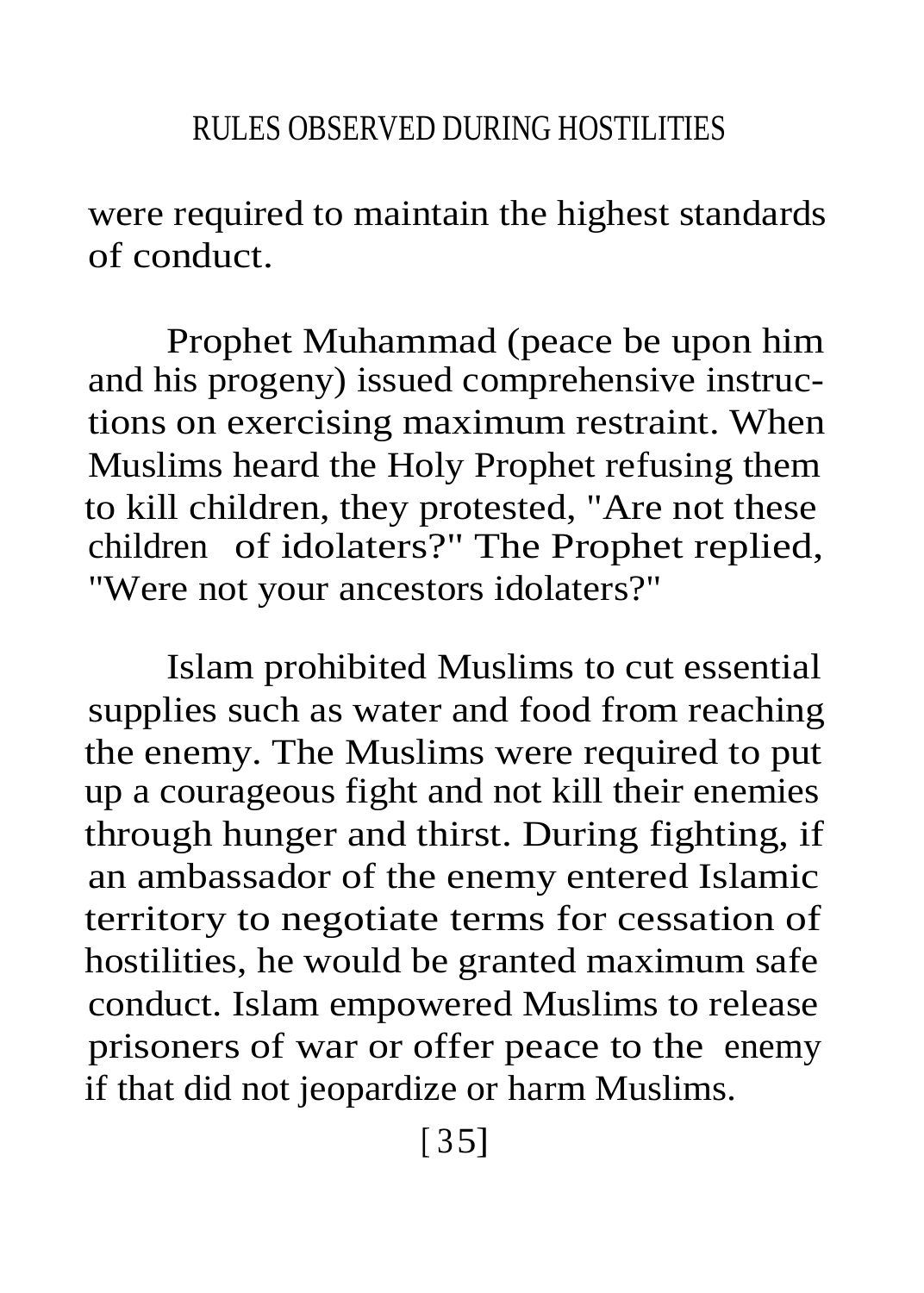The Holy Qur'an says: وَإِنْ أَحَدٌ مِنَ الْمُشْرِكِينَ ٱسْتَجَارَكَ فَأَجِرْهُ حَتَّى يَسْمَعَ كَلاَمَ ٱللَّهِ ثُمَّ ٱبْلِغُهُ مَأْمَنَهُ . . . ( ۶، التـــوبــة )

*And if anyone of the idolaters ask protection of thee, grant him protection so that he may hear the word of Allah; then convey him to his place of security . . .* ( Qur'an, 9:6)

# **AFTER CESSATION OF HOSTILITIES**

Standards of conduct during the war applied after the war also. Muslims were ordained to treat prisoners of war with kindness.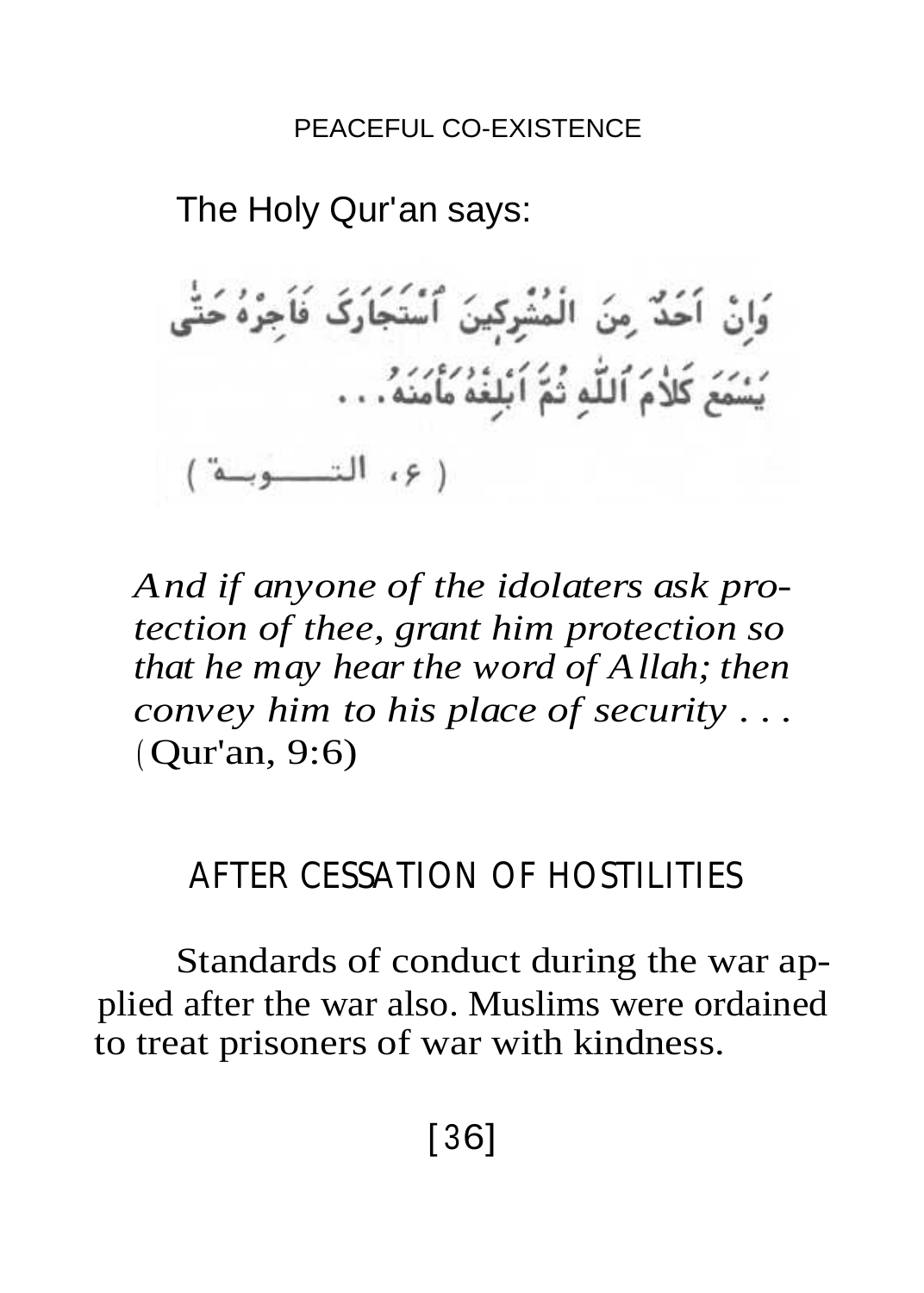وَيُطْعِمُونَ ٱلظَّامَ عَلَى حُبِّهِ مِسْكِينًا وَيُتِيمَـّـا وَ اَسِيَرًا ۞ إِنَّمَا نُظْمِئُكُمْ لِوَجْهِاللَّهِ لَأَنُوبِهُ مِنْكُمْ جَزَآءٌ .<br>وَلاَ شَكُوْرًا \* (A-Pluml)

*And they feed, for love of Him, the poor, the orphan, and the prisoner. Saying: `We feed you for Allah's pleasure only. We desire no reward nor thanks from you'.* (Qur'an, 76:8-9)

Muslims set free their prisoners of war with or without ransom. In many cases prisoners of war were set free without ransom but in particular situation it was necessary to ask for ransom.

Prophet Muhammad (peace be upon him and his progeny) released many prisoners of war with or without any. ransom. After the battle of Badr, the Holy Prophet of Islam promised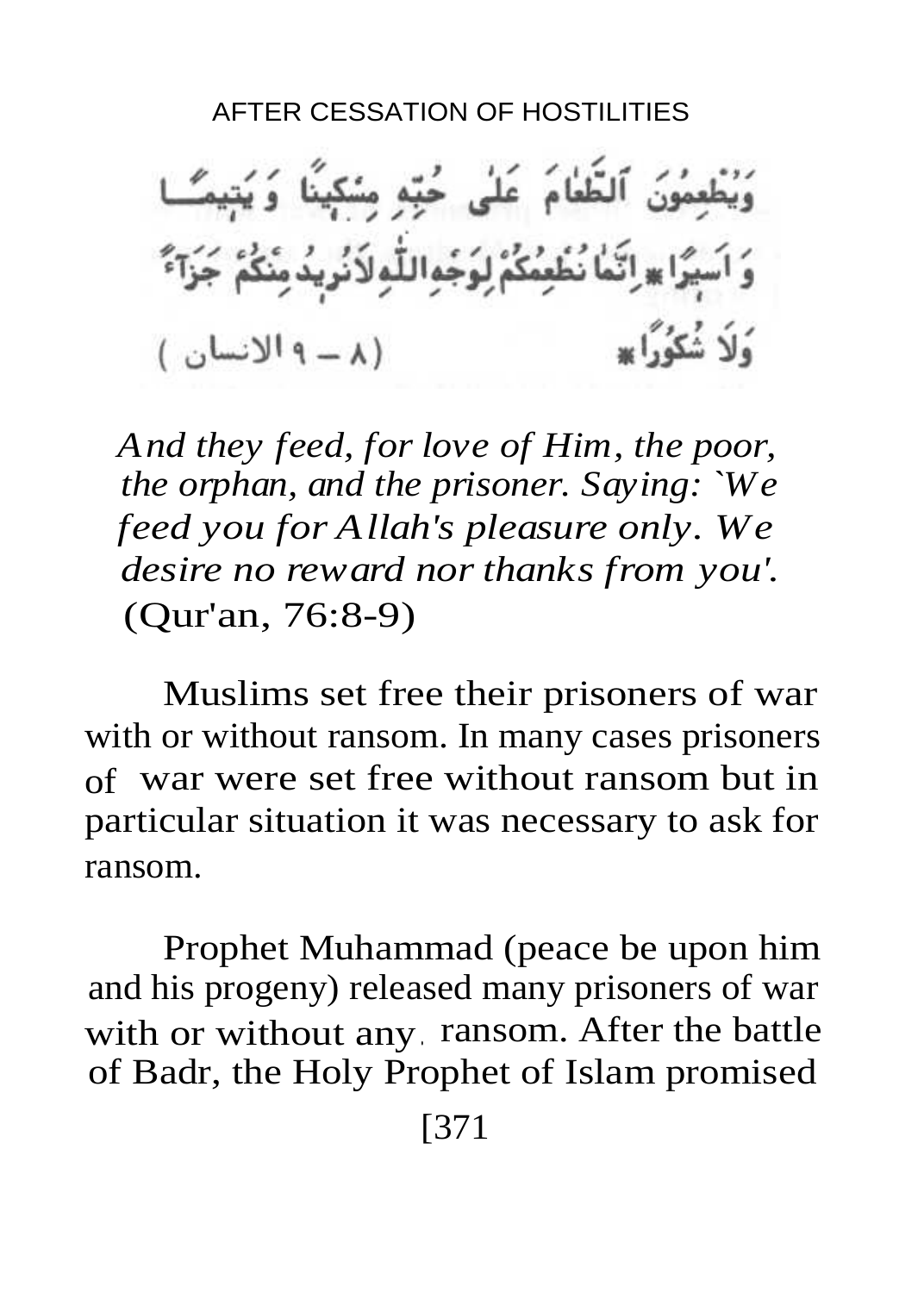to set free those prisoners of war who would teach, at least, ten Muslims the art of reading and writing.

In order to combat malicious propaganda campaign against Islam, Islam employed public relations campaign to keep the non-Muslims fully informed of the aims of Islam. The Muslims conducted this campaign by:

- i) Sending Ambassadors;
- ii) Concluding bilateral agreements (with non-Muslims.

From the very beginning, the Holy Prophet sent letters to all neighbouring states explaining the aims and objects of his mission, and sent representatives to different tribes to explain the message of Islam. This was done to counter anti-Islamic propaganda by the enemy.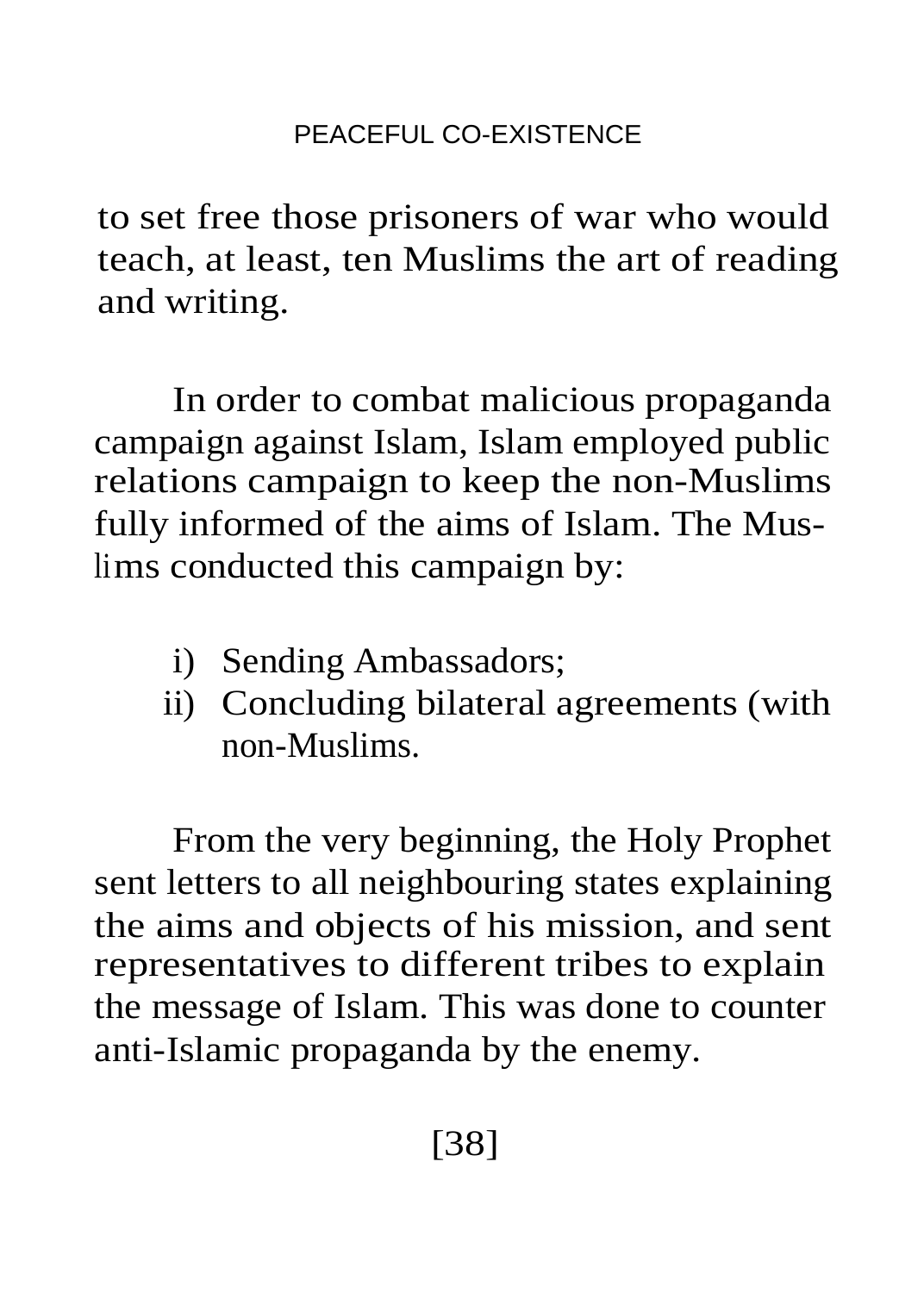Muslims concluded defence pacts with various tribes and states to safeguard their common interest and reduce threat of war.

Islam had such a defence pact with the tribe of Khuza'ah and had to go to its aid against the Quraysh in the event of Hudaybi yah. Islam was prepared to grant concession for the sake of peace as can be seen from the "Treaty of Hudaybiyah" concluded by the Holy Prophet of Islam in 8 A. H.

Islam ordered its followers to strictly adhere to the treaties concluded and not violate any of the clauses. There are many verses in the holy Qur'an on this subject but we shall quote only a few of them.

وَاَوْفُوا ۚ بِعَهْدِ ٱللَّٰہِ إِذَا عَاهَدٌتُمْوَلَاتَنَّقۡضُوْا الۡاَیۡفَانَ<br>بَعۡدَ ۖ تَوُکٖیدِهَا ۖ وَ قَذۡجَعَلۡتُم ٱللّٰہ عَلَیۡکُمْ کَفِیلاً ۚ رَا نَّ

[ 39]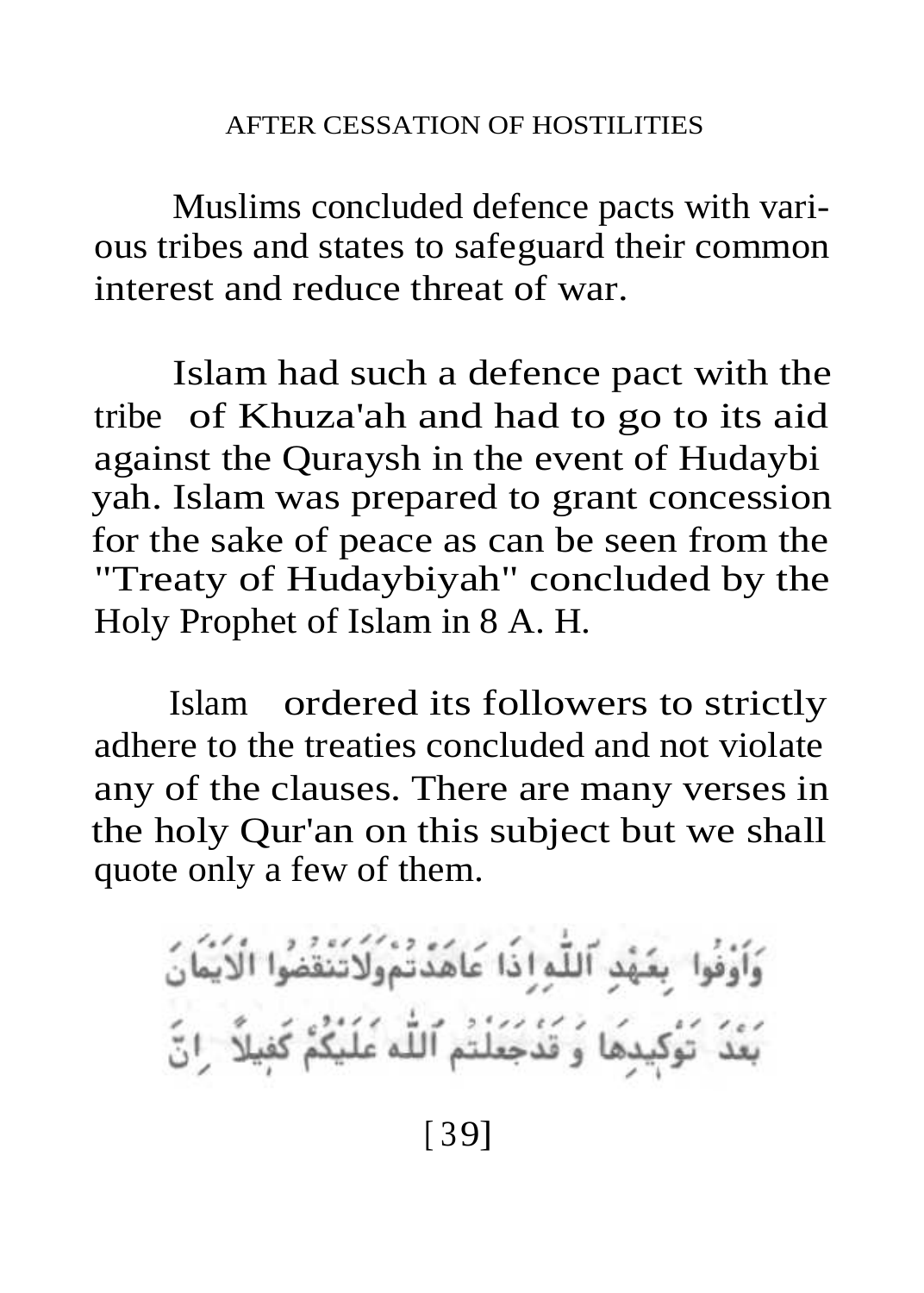اللَّهُ يَعْلَمُ ۚ مَا ۖ تَفْعَلُونَ ۞وَلَاتَكُونُوا ۚ كَالَّتِي نَقَضَتْ غُزْلَـهَا ۚ مِنْ يَغَدِ قُوَّةٍ اَنْكَاثًا تَتَّخِذُونَ اَيْمَانَكُمْ دَخَلًا أَنْ تَكُونَ أُمَّةٌ هِيَ أَرَبَٰيٍ مِنْ أُمَّةٍ. . .

( ۹۱ - ۹۲، النحل)

*And fulfil the covenant of Allah when you have made; and break not the oaths after making them firm, while you have made Allah your surety. Certainly, Allah knows what you do. And be not like unto her who, after having made it strong, breaks her yarn into pieces. You make your oaths a means of deceit between you, for fear lest one people become more powerful than another... (Qur'an, 16:91-92)*

وَلَاتَتَّخِذُوآ ٱیۡمَانَکُمْ دَخَلاً بَیۡنَکُمۡفَتَزِلَّقَدُمۡبَعۡـــدَ ثُبُوتِهَا وَ تَذُوقُوا ٱلسَّوَّ ۚ بِمَا ضَدَدْتُمْ عَنْ سَبِيلَٱللَّٰهِ

*[40]*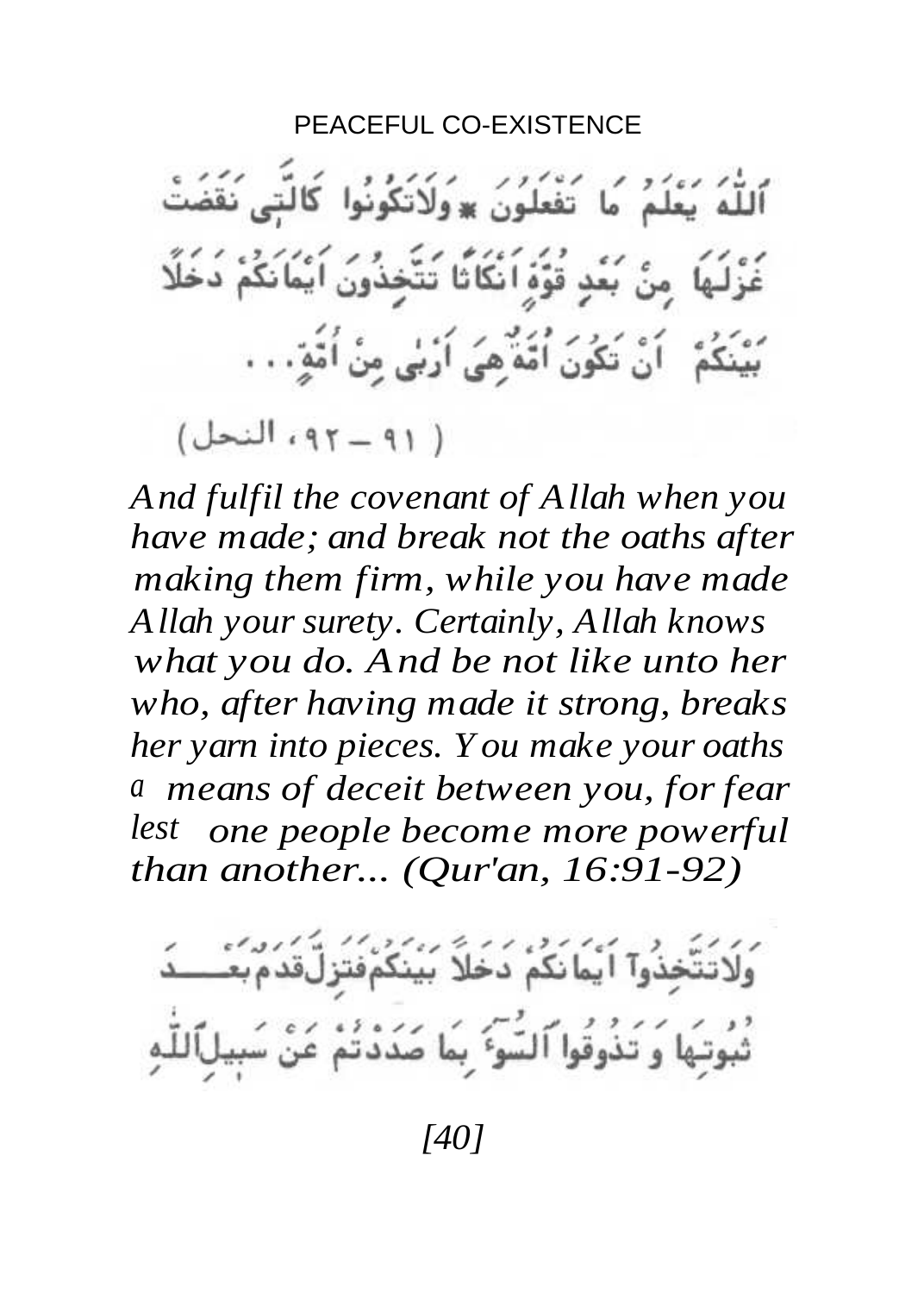*And make not your oaths a means of deceit between you; or your foot will slip after it has been firmly established, and you will taste evil because you turned away from the path of Allah, and you will have a severe punishment.* (Qur'an, 16:94)

### **CONCLUSION**

Islam is a Divine revelation which was placed as a seed in the heart of man who was the receptacle of this message. Man is the container. He cannot break this container; he can only purify it and empty it of the pungent substance that fills it so that it can become worthy of receiving the Divine nectar. It is by emptying